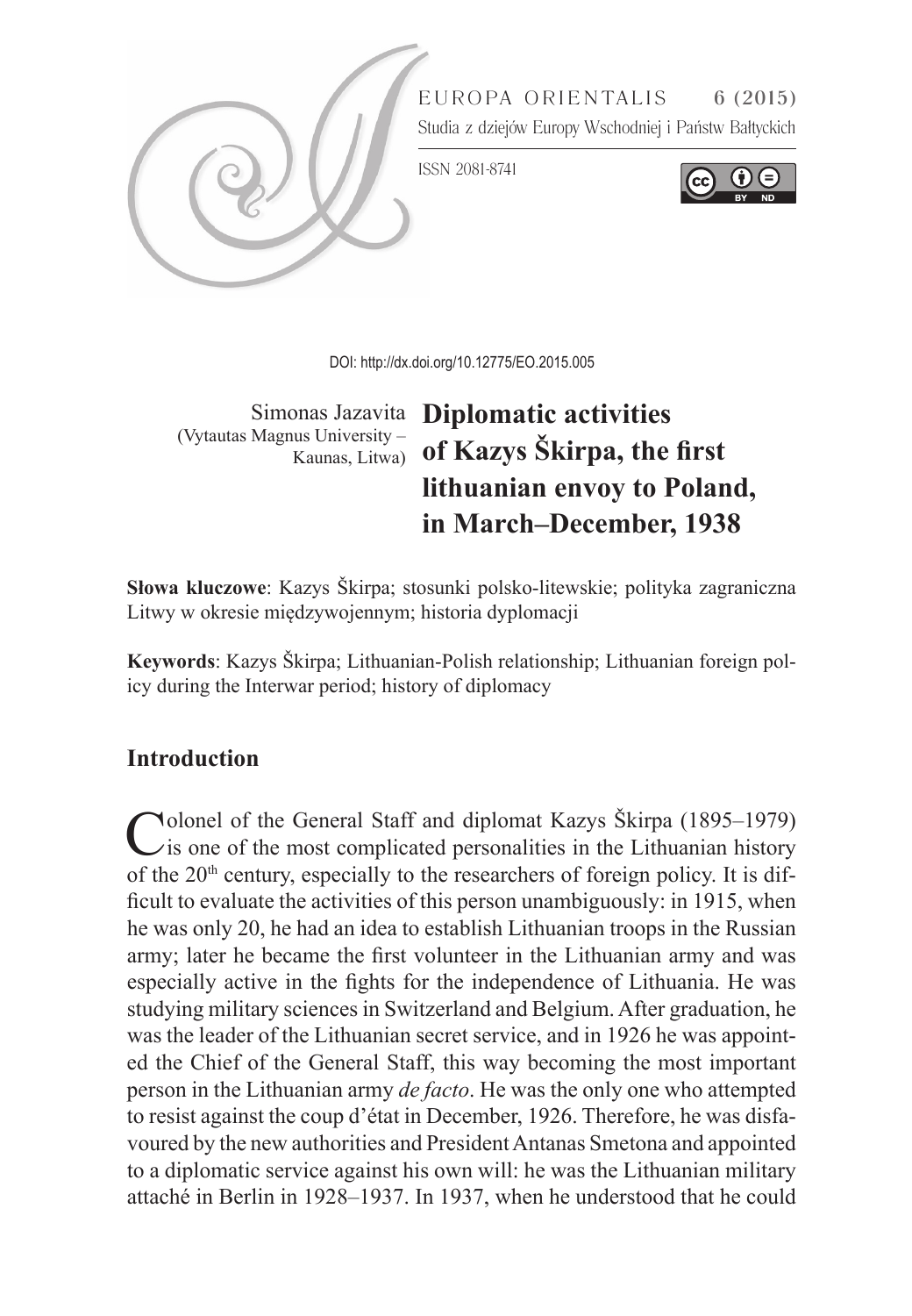not perform military service in Lithuania because of artificial obstacles, he accepted the suggestion to go to reserve and to become an accredited envoy to the League of Nations. However, soon, even though he held this position only until December, 1938, when he was appointed to Germany, this short period was particularly important in the Lithuanian – Polish relationship, as well as in the history of the whole Middle Eastern Europe. The aim of this article is to analyse Škirpa's diplomatic activities in Warsaw in March–December, 1938, on the basis of archive material, people's memoirs, and historical research. In order to reach this aim, the following objectives have been formulated:

- 1. To discuss the circumstances of appointing Škirpa as an envoy to Poland in order to answer the question why the Lithuanian authorities chose this personality;
- 2. To analyse Škirpa's contacts with the Polish politicians and public figures and their importance in the development of bilateral relations;
- 3. To analyse Škirpa's contacts with the diplomats of other countries in Warsaw and their impact of the Lithuanian-Polish relationship.

The events in the relationship between Lithuania and Poland in 1938 have been researched sufficiently; however, the activities of Kazys Škirpa, the first Lithuanian envoy to Warsaw, has not been analysed in greater detail either in Lithuanian, or in Polish historiography. This period was fragmentally discussed by Polish historian Piotr Łossowski, who mentions that Skirpa's views were anti-Polish and pro-German<sup>1</sup>; therefore, he was not the best choice for this position. Other Škirpa's activities are also described by other authors. Waldemar Rezmer has described his activities in a different context, i.e. during battles for Vilnius in 19192 . Wanda Krystyna Roman has analysed the relationship between USSR and the Baltic countries and shortly mentioned Škirpa's negotiation with USSR envoy to Berlin Aleksandr Skvarcev in September, 19393 . This topic has been actively developed by Russian historian Natalia Lebedeva, whose informative article

<sup>1</sup> P. Łossowski, *Lithuania's Neutrality in the Polish – German War of 1939*, "Acta Poloniae Historica", Vol. 42, 1980; P. Łossowski, *Litwa a sprawy polskie 1939–1940*, Warszawa 1985.

<sup>2</sup> W. Rezmer, *Walki o Wilno w styczniu 1919 roku – początek wojny polsko – sowieckej,* "Europa Orientalis. Studia z dziejów Europy Wschodniej i państw bałtyckich" 2010, nr 2.

<sup>3</sup> W. K. Roman, *Polityka Związku Radzieckiego wobec państw nadbałtyckich (Litwy, Łotwy, Estonii) we wrześniu i październiku 1939 roku*, "Europa Orientalis. Studia z dziejów Europy Wschodniej i państw bałtyckich" 2010, nr 2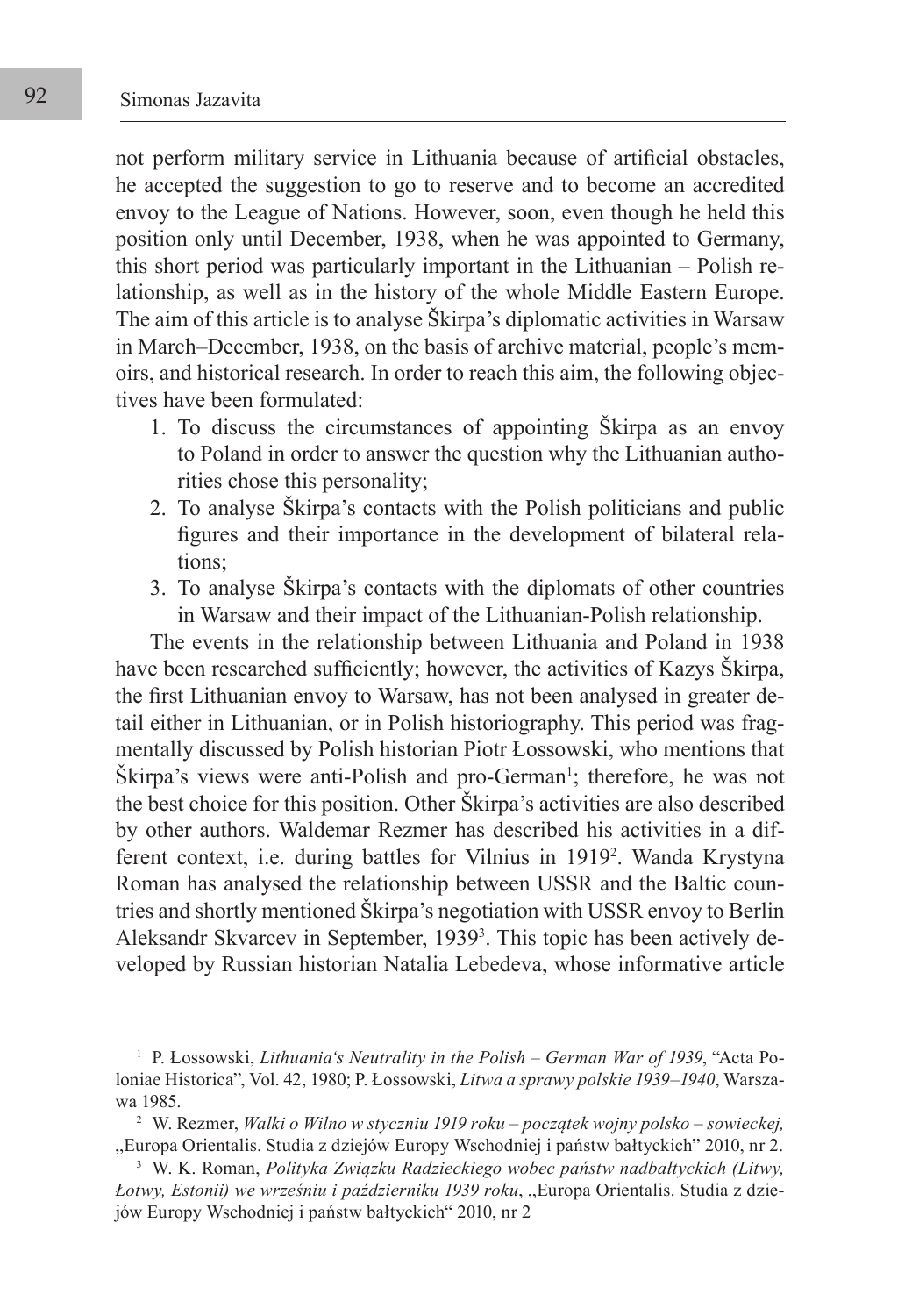was published in Lithuanian<sup>4</sup>. In the Lithuanian historiography, Skirpa's activities have been discussed in greater detail; the articles by Linas Locaitis<sup>5</sup> and Zana Vaščova<sup>6</sup> can be mentioned, as well as the documents published by Jonas Vaičenonis<sup>7</sup>. Undoubtedly, Škirpa's activities have been reviewed by the most notable researchers of the First Lithuanian Republic<sup>8</sup>; however, the research on his diplomatic activities in Warsaw has been fragmentary. Algimantas Kasparavičius's research should be distinguished because this historian with his colleague Pawel Libera from Poland compiled an important document collection from Lithuanian and Polish archive funds<sup>9</sup>. Therefore, the author of this article aims at investigating Škirpa's activities in the context of Lithuanian-Polish relationship in March-December, 1938, in a more complex way. In addition to the above-mentioned historiographical basis, the information from the Lithuanian Central State Archive, the Funds 648 (the Lithuanian Embassy in London), 668 (Stasys Lozoraitis), 671 (the Lithuanian Embassy in Berlin), and F. R. – 952 (Tomas Remeikis), as well as Fund 15 (Juozas Urbšys) from the Manuscript Department of Martynas Mažvydas National Library of Lithuania have been used in the present research. As for published sources, the images (i.e. photos and visuals) on the internet should be mentioned, which are preserved in the Polish National Digital Archive (Narodowe Archivum Cyfrowe) and accessible online. Memoirs should be emphasized and, particularly, Škirpa's memoir book *Lietuvos nepriklausomybės sutemos* (*Dusk of the Lithuanian Independence*)<sup>10</sup>. On the other hand, the book was written many years later, and it contains various corrections, which contradict other sources. His

<sup>4</sup> N. Lebedeva, *SSRS ir Pabaltijys 1939–1941 m. (Lietuvos pavyzdys*), Lietuva Antrajame pasauliniame kare, Vilnius, 2007.

<sup>5</sup> L. Locaitis, Plk. K.Škirpos pasiūlymo Vokietijai ir Tarybų Sąjungai garantuoti Lietuvos nepriklausomybę bei paramą dėl Vilniaus klausimu, Lietuvos istorijos studijos, t. 6,Vilnius 1998.

<sup>6</sup> Ž. Vaščova, *Vienas prieš daugumą: Kazio Škirpos kurta saugios Lietuvos koncepcija*, Darbai ir dienos, t. 30, Kaunas 2002.

<sup>7</sup> *Dokumentai pasakoja. Lietuvos kariuomenės vyriausiojo štabo viršininko plk. K. Škirpos Lietuvos kariuomenės vystymo planas*, Karo archyvas, t. 21, Vilnius 2006; Karo archyvas, t. 22, Vilnius 2007.

<sup>8</sup> V. Žalys, *Lietuvos diplomatijos istorija,* t. 1, Vilnius, 2007; A. Kasparavičius, *Lietuva 1938–1939: Neutraliteto iliuzijos*, Vilnius 2010; A. Eidintas, *Antanas Smetona ir jo aplinka*, Vilnius 2012; N. Šepetys, *Molotovo – Ribentropo paktas ir Lietuva*, Vilnius 2006; Č. Laurinavičius, *The Lithuanian Reaction to The Loss of Klaipėda and the Combined Gift of Soviet ,,Security Assistance" and Vilnius*, Northern European Overture to War, 1939–1941– From Memel to Barbarossa*,* Leiden 2013.

<sup>9</sup> *Lietuvos ir Lenkijos diplomatiniai santykiai 1938 – 1940 m*., Vilnius 2013.

<sup>10</sup> K. Škirpa, *Lietuvos nepriklausomybės sutemos (1938–1940)*, Chicago–Vilnius 1996.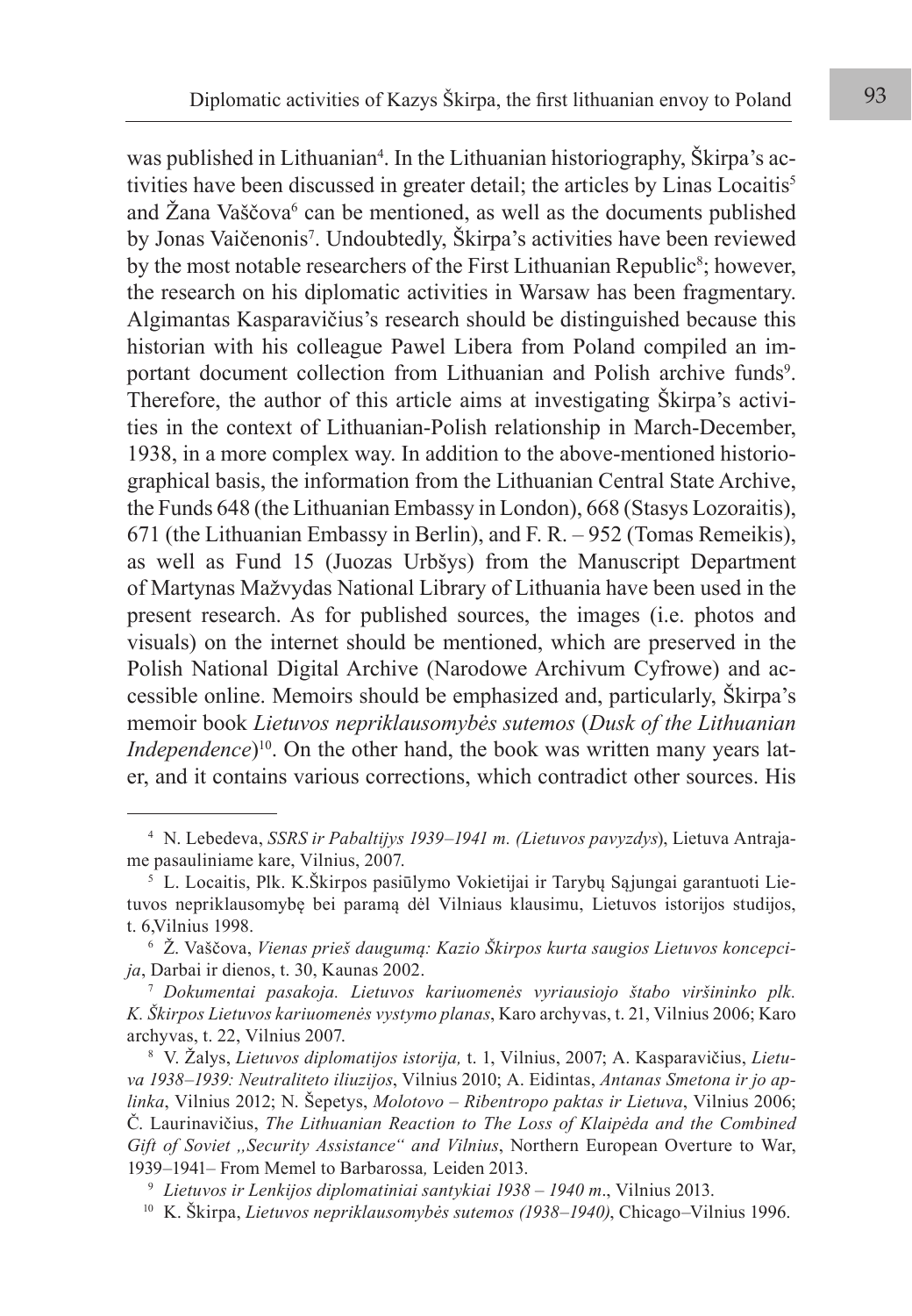written heritage in periodicals should be evaluated as well; for instance, his articles in the publication *Mūsų žinynas (Our Reference Book)*. Naturally, this heritage should be analysed more critically as well and the provided material with archive documents should be compared. The reflections provided by Škirpa's contemporaries and acquaintances might be considered separately (e.g. the USA ambassador in Warsaw Anthony Drexel Biddle Jr.<sup>11</sup> or Polish military attaché in Lithuania Col. Leon Mitkiewicz<sup>12</sup>).

## **Connection between Škirpa's Appointment and Accepting the Ultimatum**

The relationship between Lithuania and Poland has been diverse: from hundreds-years-long union to open hostility and even military encounters. Even though the relationship between modern Lithuanian and Polish states were extremely bad during the Interwar period, which is proven by the situation without diplomatic relationship and dominating negative stereotypes in the societies, the increasing German armament in the 1930s caused anxiety for many European countries, especially the neighbouring states. In 1933, the factual leader of the Polish state Marshall Józef Piłsudski suggested fighting with Germany, which was becoming stronger, before it was too late<sup>13</sup>; however, as its main ally France did not support this idea, next year he decided to sign a non-aggression pact with this country. These events scared the Lithuanian political elite. As it was afraid of possible closer contacts between Poland and Germany, the search for counterbalance started. France and the Soviet Union were mentioned as the countries which could help. This was related to Stasys Lozoraitis, the Lithuanian Minister of Foreign Affairs, visit to Moscow in 193414. Nevertheless, the ideas about looking for compromise with Poland were also considered. Therefore, Antanas Smetona needed a politician who did not have a negative attitude towards

<sup>11</sup> *Poland and the Coming of the Second World War. The Diplomatic Papers of A.J. Drexel Biddle Jr., United States Ambassador in Poland 1937–1939*, Ohio State University Press 1976.

<sup>12</sup> L. Mitkiewicz, *Kauno atsiminimai 1938–1939*, Vilnius 2002.

<sup>13</sup> P. Stachura, *Poland, 1918–1945, An Interpretative and Documentary History of the Second Republic*, New York 2004, p. 120.

<sup>14</sup> A. Kasparavičius, *Lietuvos kariuomenė Maskvos politinėse ir diplomatinėse spekuliacijose (1920–1936*), Lietuvos Nepriklausomybei – 80, Vilnius 1999, p. 37.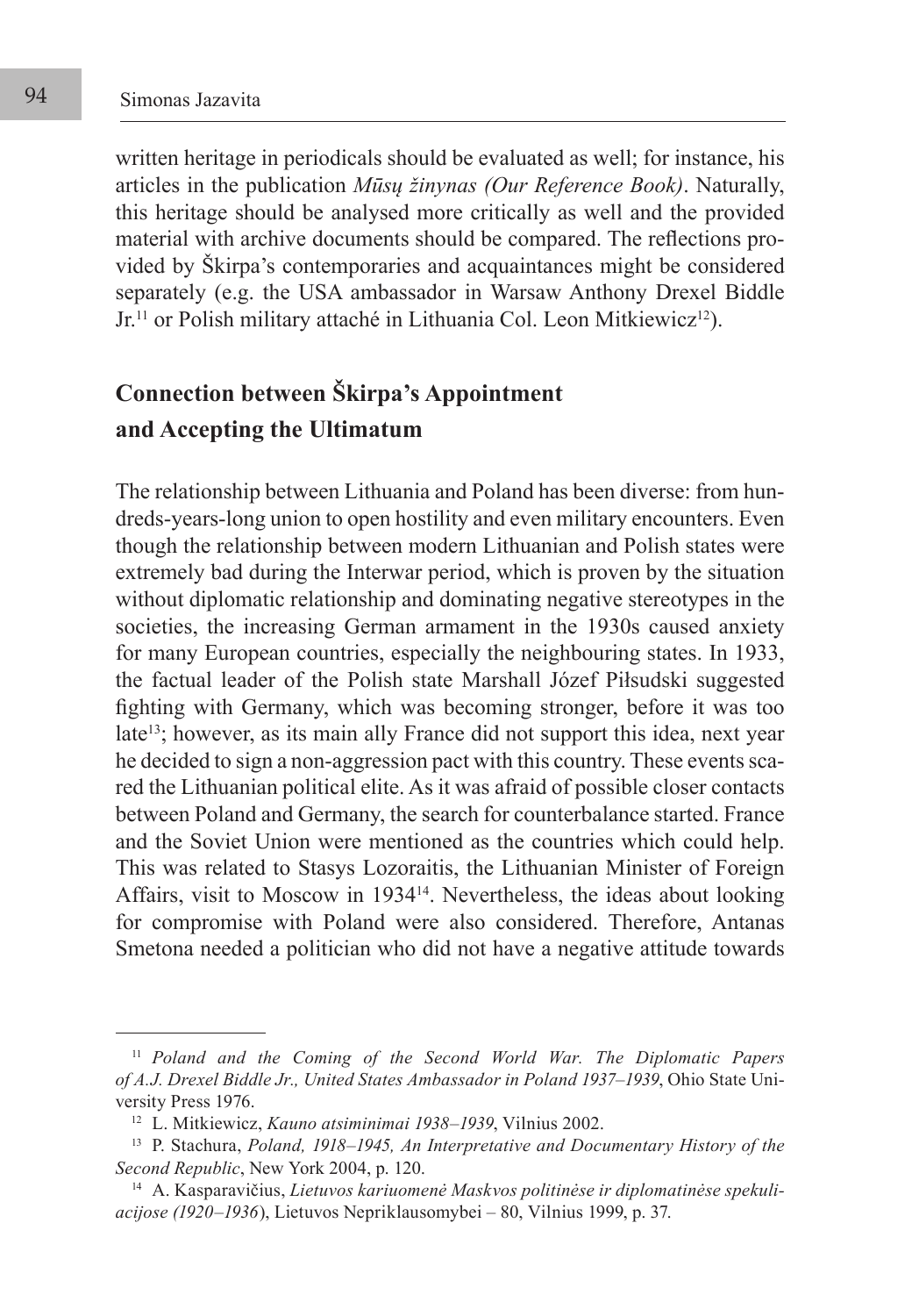Poland<sup>15</sup>. The new Chief of Army, Col. Stasys Raštikis had the same opinion as minister Lozoraitis<sup>16</sup>. Žalys humorously refers to the common foreign policy of these two important men of the state as *the tandem of two Stasiai*17. Stasys Lozoraitis met with Polish Minister of Foreign Affairs Józef Beck for several times informally and was looking for compromises. The negotiation went wrong as the diplomatic relationship was not renewed. This was not useful for both sides because the relationship was renewed by the unpleasant way of presenting an ultimatum. This caused substantial dissatisfaction and distrust in Lithuania and a slightly exaggerated and inadequate joy in Poland. However, this determined the establishment of diplomatic relationship between the two countries.

Immediately after the ultimatum, Lithuanian society did not support the decision of the authorities, as people perceived the acceptance of the ultimatum as renouncing Vilnius and humiliating the state. Thus more radical political powers, such as radical right politicians or communists, used this situation for their benefit<sup>18</sup>. According to Liudas Truska, recapturing Vilnius had been the moral symbol of the nation; when it was factually renounced and the ultimatum was accepted, it seemed to be a humiliation of the nation, which caused its moral crisis<sup>19</sup>. Smetona had to take measures to remedy the situation. An example of this could be the article with a meaningful title 'Visa Tauta iš paskutiniųjų pasižada ginti Nepriklausomybę'('The whole Nation Promises to Protect its Independence by all Means'), which was published on the first page of the semiofficial newspaper *Lietuvos aidas* on March 22, 1938. The article claims 'full trust in the Chief of Our Nation and his appointed Government'20 which was emphasized in bold. Another measure to suppress spontaneous dissatisfaction of society and army was to appoint the first Lithuanian army volunteer, retired General Staff Colonel Kazys Škirpa as the first envoy to Poland. This person had many supporters

<sup>15</sup> A. Petraitytė-Briedienė, *Lietuvos diplomatinės tarnybos šefas Stasys Lozoraitis (1940–1983)*, Vilnius 2012, p. 40.

<sup>&</sup>lt;sup>16</sup> He was the Chief of the Army since January 1, 1935. On November 23, 1937 he was raised in rank to Brigade General. On April 23, 1940, he was dismissed and raised to the rank of Division General.

 $17 \text{ V. } \check{\text{Z}}$ alys, Lietuvos diplomatinės tarnybos ir kariuomenės vadovybės sąvoka įtvirtinant Lietuvos valstybingumą 1923 – 1938 metais*, Lietuvos Nepriklausomybei – 80*, Vilnius 1999, p. 68.

<sup>18</sup> Read more: G. Janauskas, *Jėga nėra teisė. 1938 metų ultimatumas ir Lietuvos visuomenė*, *Darbai ir dienos*, t. 30, Kaunas 2002, p. 93–116.

<sup>19</sup> L. Truska, *Antanas Smetona ir jo laikai*, Vilnius 1996, p. 344–346.

<sup>20</sup> *Visa Tauta iš paskutiniųjų pasižada ginti savo Nepriklausomybę*, Lietuvos aidas, 1938.03.22, p. 1.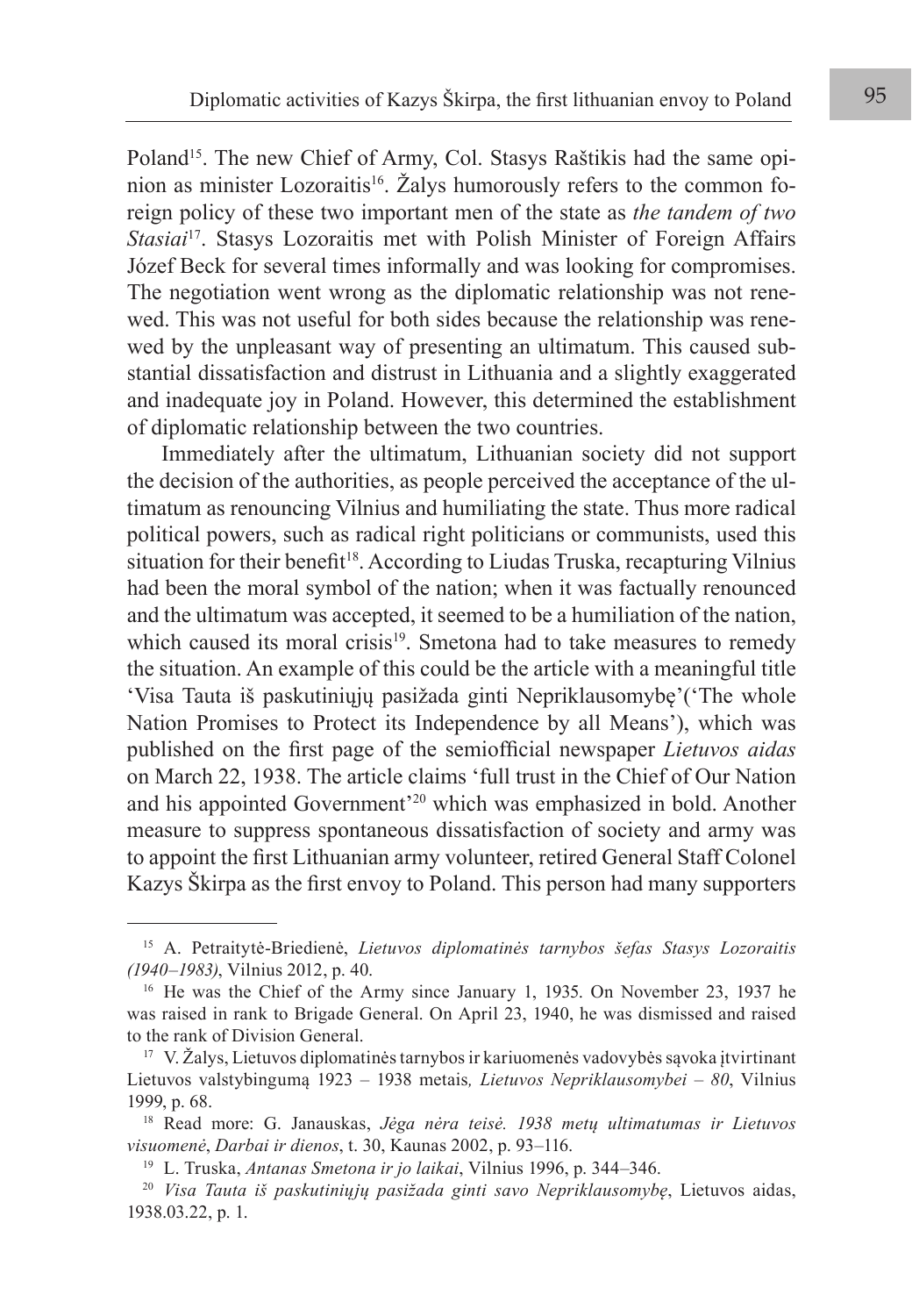in society and in the army; therefore, he even had to get an important position. Otherwise he would have become 'a martyr.' Nevertheless, the position had to be abroad as Smetona and the people close to him were afraid of political rivals and attempted to keep them at a distance.

As the resentment of society towards officers was substantial after accepting the Polish ultimatum (in many cases they even tried to avoid going out to streets, being afraid of unapproving  $\text{looks}^{21}$ ; a hypothesis may be formulated that appointing the officer famous for his combative attitude to diplomatic service in Poland was necessary in order to revive the moral image of officers, as supporters of Smetona's authoritarian regime, in society. For this reason, the officer famous for his negative attitude towards Poland was chosen. As an active participant in the Lithuanian fights for independence in 1919–1920, Škirpa considered Poland to be the major threat to Lithuania; therefore, he was looking for allies in Moscow before the coup d'état, being the Chief of General Staff, and in Berlin, when he had a diplomatic job. Naturally, it seemed that the arrival of such an envoy could not construct new relationship between the two neighbouring countries very positively. However, it is worthwhile to analyse another, the less visible side, of Škirpa's activities in Poland, which has not been analysed as much as Škirpa's attempts to shift the Lithuanian foreign policy to the pro-German direction.

### **Škirpa's Contacts with Polish Politicians**

As noted by Škirpa himself in his memoirs, the decision to go to Poland seemed to be difficult. After almost forty years, he wrote that at that time he was feeling that 'little by little, a noose of the former Union of Lublin is tightened around Lithuania'22. Therefore, he decided to use his position in Warsaw to do everything in order to prevent this. However, comparing his own memoirs with archive material, it is not difficult to note that Škirpa managed to reduce his distrust in Poland and to try and find common points. First, the presentation of credentials to President of Poland Ignacy Mościcki was very successful. During the reception, he praised Lithuanians very

<sup>21</sup> J. Vaičenonis, *Lietuvos kariuomenė valstybės politinio gyvenimo verpetuose (1927– –1940*), Vilnius 2004, p. 152.

<sup>22</sup> K. Škirpa, *Lietuvos nepriklausomybės*…, p. 65.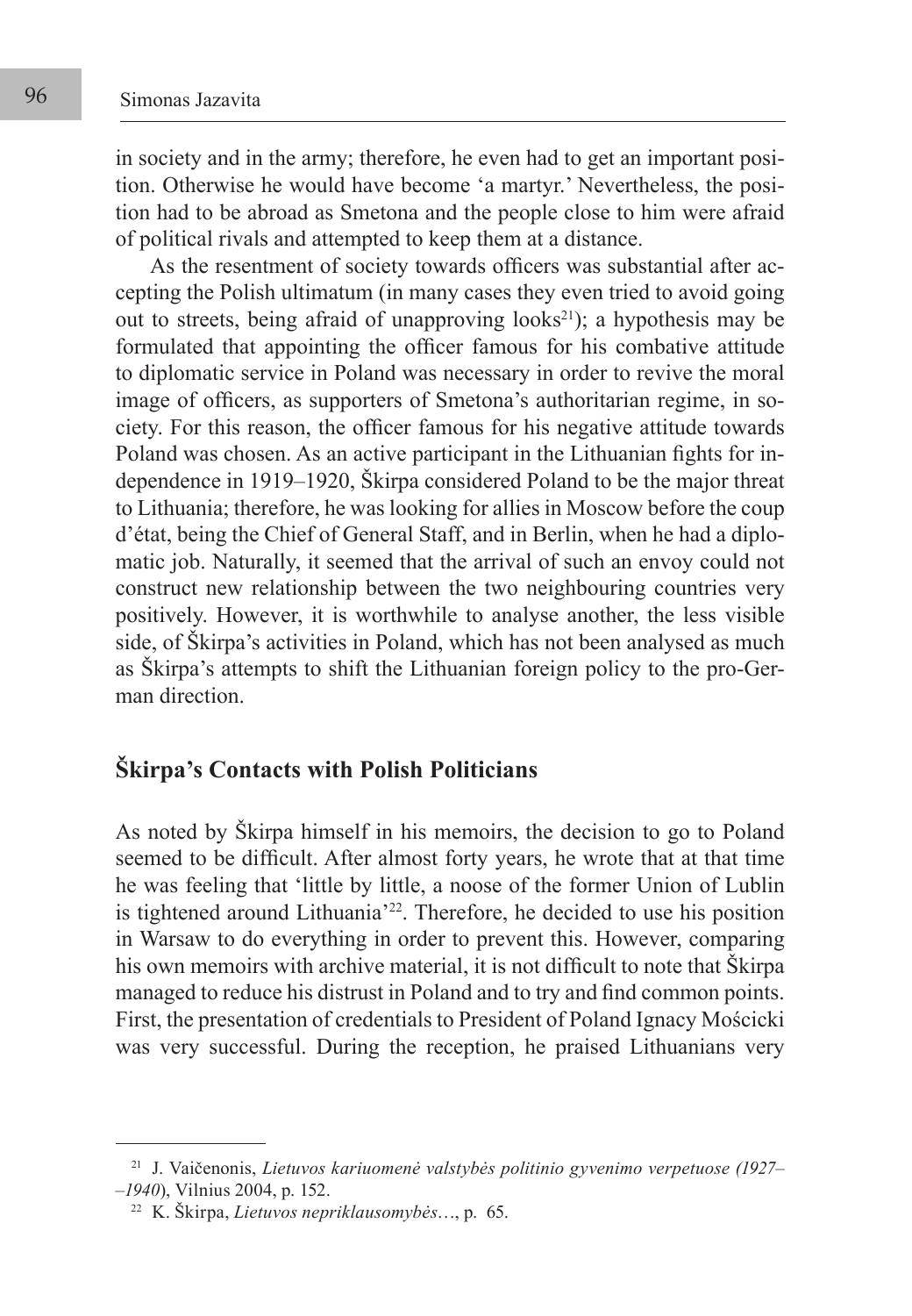much, emphasizing that they created the state *out of nothing*<sup>23</sup>. This way, it was approved that Poland adapted to the conception of a new and national state of Lithuania and did not intend to negate its legitimacy or propose the tradition of the union. In addition, the President mentioned that Škirpa would find considerable support in Warsaw. He thanked the President and emphasized diplomatically that 'despite the special circumstances under which I start this mission, […] I am *tabula rasa* for the relationship which I will try to establish'24. When Škirpa left the reception, he mentioned that he was extremely excited when the orchestra played the Lithuanian anthem, and the emotion was especially strengthened by the fact that this happened in Warsaw25.

In addition to this, President Mościcki left a really favourable impression; therefore, he had no doubts that 'the President would like to form good relationship between both countries'26. This impression was correct, and Mościcki remained Lithuania's friend till the end of his life<sup>27</sup>. On the contrary, Smetona ignored the Polish envoy Franciszek Charwat in Kaunas. Naturally, different communication could be related to the size of the countries and different aims. A larger country tends to find its supporters among foreign diplomats, while the concession of a smaller state is considered to be its weakness without any reason. It is more important to draw attention to the fact that Škirpa was accepted very ceremoniously after a short period of time when in March, 1938, Lithuania was massively addressed not too friendly. Most probably, Škirpa's meeting in Warsaw might have been a part of the changing position mentioned by Krzysztof Buchowski, who discussed the changes in Polish press and society in relation to Lithuania after accepting the ultimatum<sup>28</sup>.

Still, there were some officials who viewed Lithuania unfavourably, and it was especially complicated to find a compromise with them. Škirpa and Tadeusz Kobylanski, the Head of the East European Department at Ministry

<sup>23</sup> 1938.03.31, Lithuania's minister in Poland K.Škirpa report to minister of foreign relations S. Lozoraitis, Lietuvos centrinis valstybės archyvas – (Lithuania Central State Archive), further – LCVA, f. 648, ap. 1, b. 23, l.12.

<sup>24</sup> Ibid., l.13

<sup>25</sup> K .Škirpa, *Lietuvos nepriklausomybės*…, p. 77.

<sup>26</sup> 1938.03.31, Lithuania's minister in Poland K. Škirpa report to minister of foreign relations S. Lozoraitis, LCVA, f.648, ap.1, b.23, l.14.

<sup>&</sup>lt;sup>27</sup> For instance, when he was talking to Jurgis Šaulys privately in Bern on April 6, 1940, he optimistically said: 'Vilnius will never be an obstacle between Poland and Lithuania. Never…' (Lietuvos ir Lenkijos diplomatiniai santykiai, p. 540).

<sup>28</sup> Read more: K. Buchowski, *Litvomanai ir polonizuotojai, Mitai, abipusės nuostatos ir stereotipai lenkų ir lietuvių santykiuose XX a. pirmoje pusėje*, Vilnius 2012, p. 407–430.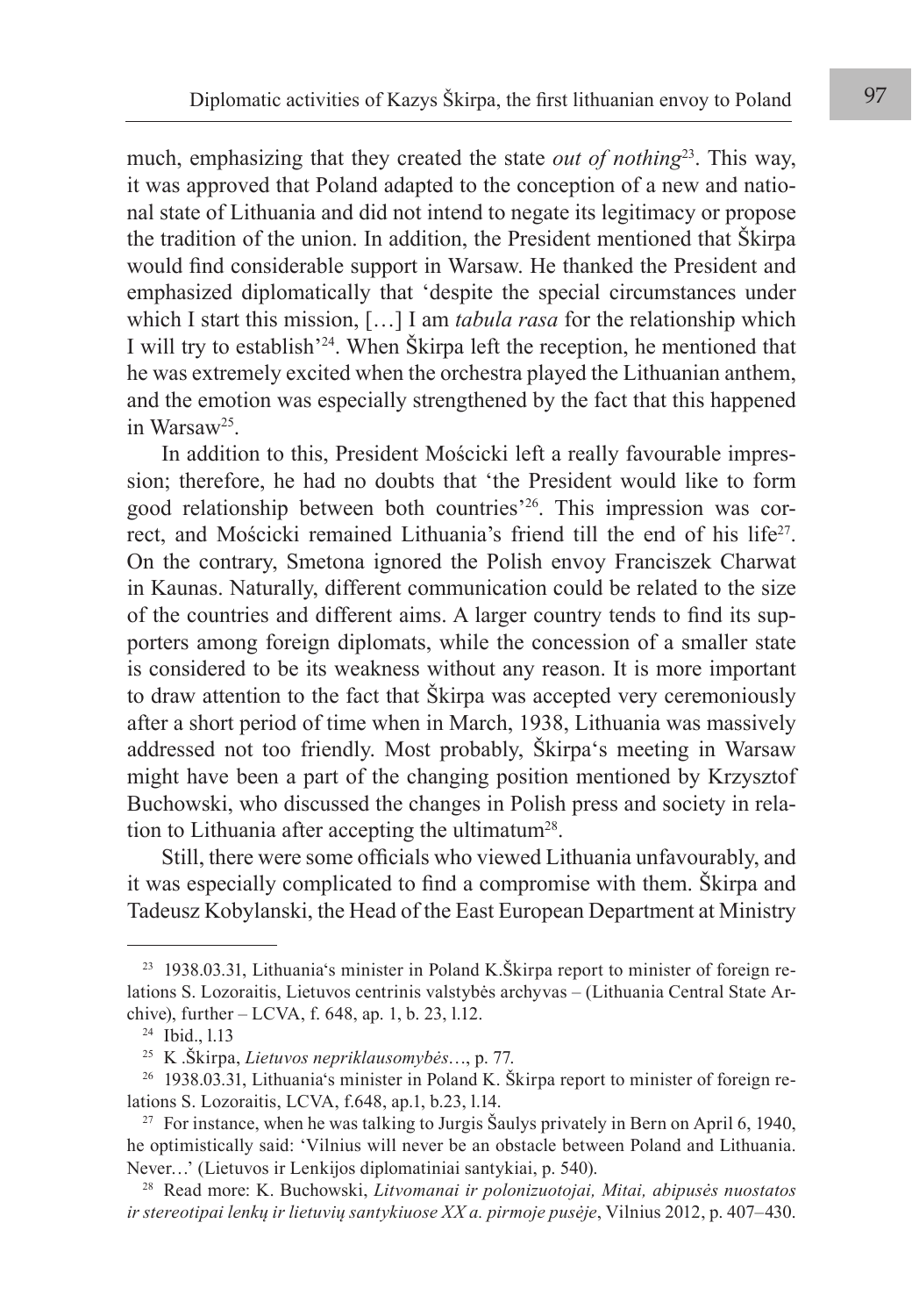of Foreign Affairs of Poland, had absolutely different opinions. Škirpa addressed him several times, asking for some actions favourable to Lithuania regarding Vilnius region; he was especially interested in closing Lithuanian schools, which started in 1936, soon after the death of Marshall Józef Pilsudski. However, Kobylanski did not want to compromise and thought of some diplomatic evasion. During one visit, he claimed that psychological relationship would improve after establishing free movement between the states<sup>29</sup>; the other time he maintained that Poland had already done many good things to Lithuania as it did not demand to cross out Vilnius from the Constitution of Lithuania<sup>30</sup>. It is known that Kobylanski was the person who sought to present a much stricter ultimatum to Lithuania. In order to improve the relationship, Škirpa attempted to look for personal contacts, who could be useful as mediators. One of the first people suitable for this task was Škirpa's acquaintance from his job in Berlin, Estonian envoy Johannes Markus, whom Škirpa met even before the introduction to the president and the presentation of credentials<sup>31</sup>. Taking into consideration the fact that Estonian diplomats often acted as mediators between the Polish and the Lithuanians, such a choice seemed to be purposeful. Latvia also tried to be a mediator between the two neighbouring countries<sup>32</sup>. For this reason, Škirpa organized a meeting with the Estonian representative, as well as with his colleague from Latvia, and referred to them as 'our political partners'33. It should be noted that this tradition could have been followed from the time when he was working in Berlin. During the meetings of envoys from the Baltic countries, Škirpa often participated as well, even though Latvian and Estonian military representatives did not attend these meetings $34$ .

However, both in Berlin and in Warsaw, the most important helpers were influential locals, having a positive attitude towards Škirpa or the country that he represented. Earl Stanisław Tyszkiewicz, the Deputy

 $29$  1938.04.01, Lithuania's minister in Poland K. Škirpa report to minister of foreign relations S. Lozoraitis, LCVA, f.648, ap.1, b.23, l.18–19.

<sup>&</sup>lt;sup>30</sup> 1938.04.02, Lithuania's minister in Poland K. Škirpa report to minister of foreign relations S. Lozoraitis, LCVA, f.648, ap.1, b.23, l.22.

<sup>31</sup> K. Škirpa, *Lietuvos nepriklausomybės*…, p. 80.

<sup>32</sup> Read more: E Jakobsons, *Latvijos užsienio reikalų ministro V.Muntero bandymas tarpininkauti Lenkijai ir Lietuvai sprendžiant 1938 m. kovo mėnesį plykstelėjusį konfliktą*, Lietuvos istorijos metraštis, 2011, nr 1, Vilnius 2012, p. 113–134.

<sup>33</sup> 1938.04.06 K. Škirpa Pro memoria. About meeting with Estonia's minister Markus and their military attache, LCVA, f.648, ap.1, b.23, l.24.

<sup>34</sup> *Baltijos valstybių vienybės idėja ir praktika 1918–1940 metais. Dokumentų rinkinys*, Vilnius, 2008, p. 580, 588.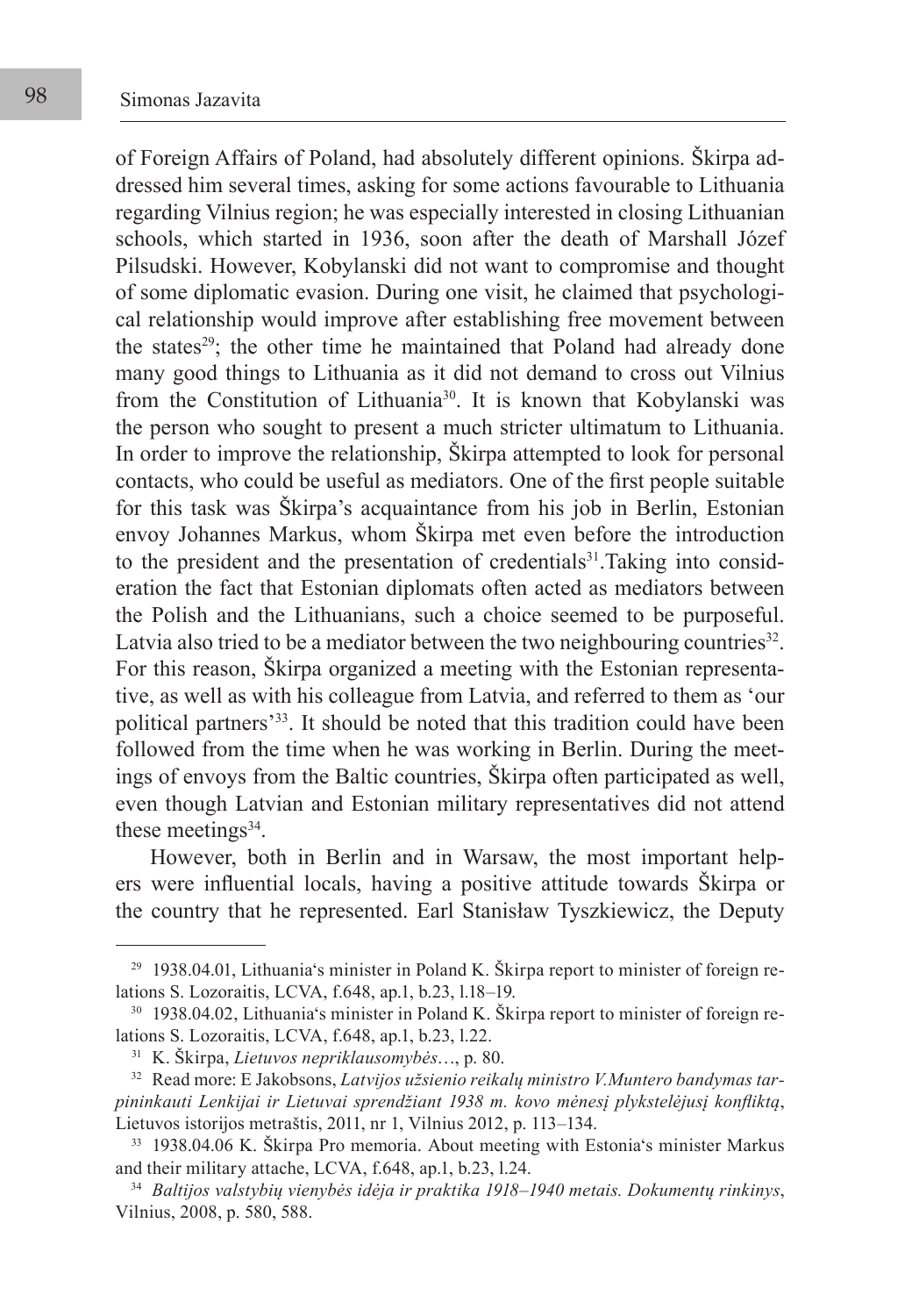Burgomaster of Warsaw, should be distinguished, as his father Aleksandras lived in Kretinga and was renowned as a patriot of Lithuania. Because of contacts with this person, Škirpa found a connection with his son as well. An important aspect to note is that the earl was worried about weak democracy, especially in France, and its compromises to communists. Thus, the only possibility to outweigh it seemed to be fascism and its radical variety National Socialism<sup>35</sup>. Škirpa did not want to agree with this and tried to maintain that anti-communism in Germany was provoked in order to justify massive armament, and a considerable number or officers tended to compromise with the Soviets<sup>36</sup>. In fact, there is no basis to disbelieve in Škirpa's version as he spent many years in Germany. Officers of that time tended to believe in Otto von Bismarck's doctrine established in the 19th century that Germany had to maintain sufficiently friendly relationship with Russia in order to avoid war on two fronts. The defeat of Germany during WWI had to be an additional incentive. Škirpa even maintained that the Germans had not taken into consideration any measures in order to reach their aims. He claimed that during the strike of farmers from Suvalkija, they were using anti-Lithuanian or even open communist propaganda. In addition, he had heard that a substantial number of German officers would like to see Poland under Soviet rule. In order to strengthen his arguments, he even emphasized that the behaviour of Germans is exemplified by the fact that they had brought Lenin and Trotsky to Russia37. The question arises why it was necessary to express these ideas if he was cherishing pro-German views. Nevertheless, it seems that in historiography the statement about his pro-German views is dominant, but overstated if not too early. A presumption can be formulated that in 1938 Škirpa was unfavourable towards Germany and Nazi expansion; therefore, he was trying to find potential allies for Lithuania elsewhere. A logical possibility could have been Poland, and he was trying to influence its policy towards the direction useful for Lithuania. It seemed necessary for him to inform Lozoraitis that 'he was talking like this purposefully, so that responsible Polish officials would hear this'38. In addition, he wanted to show that Lithuania and Poland might have a powerful enemy in the future. Škirpa thought that the situation 'when there is a competition between me and Mr. Charwat who first

<sup>35</sup> 1938.04.07 K. Škirpa Pro memoria. About meeting with count Tyskiewicz, vice-burgomaster of Warsaw, LCVA, f. 648, ap. 1, b.23, l.30.

<sup>36</sup> Ibid., l.31.

<sup>37</sup> Ibid., l.32.

<sup>38</sup> Ibid., l.30.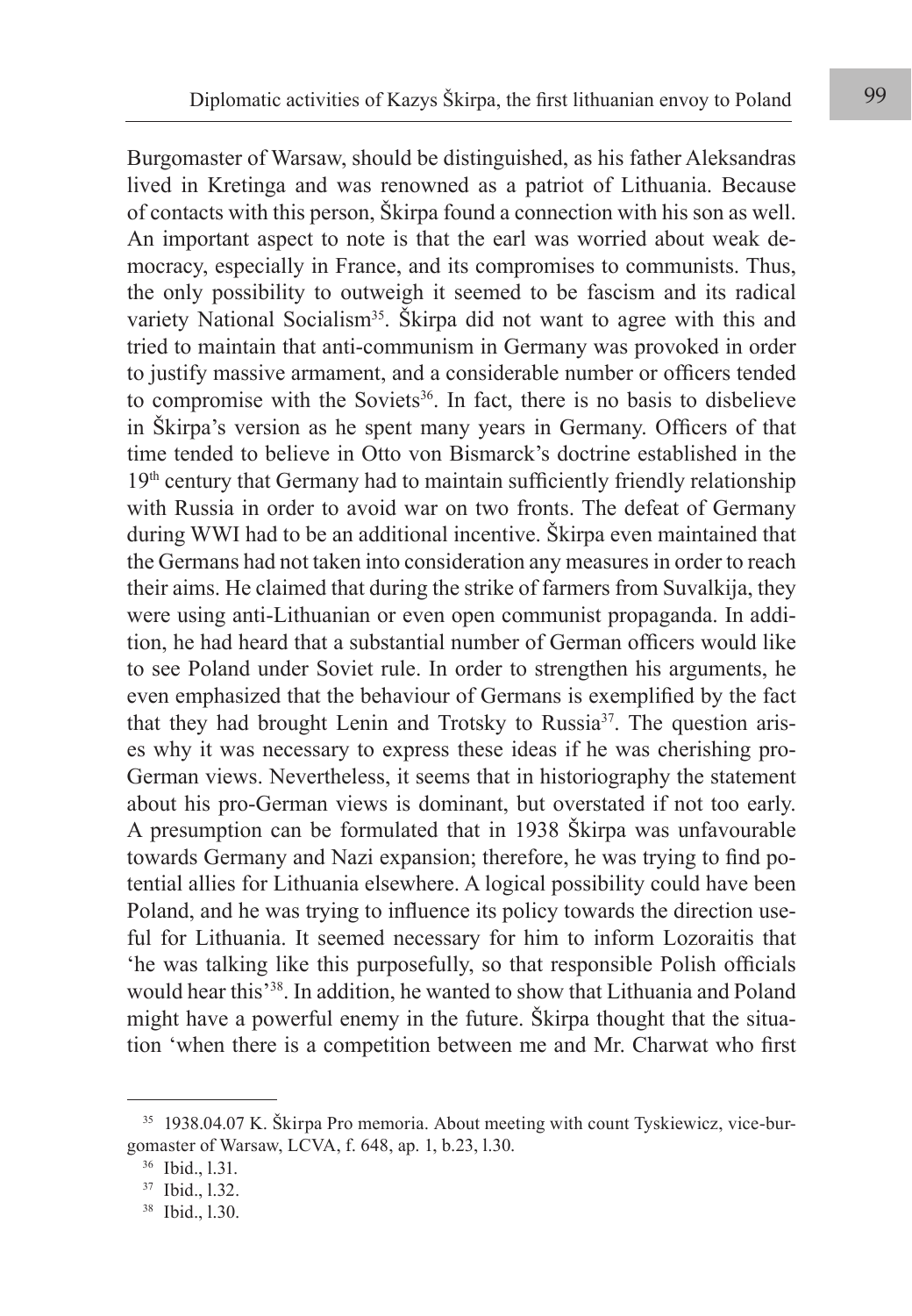is going to place flowers on the unknown soldier's grave'39 was abnormal and hindered cooperation. Even if Škirpa supported Germany more than Poland, he understood that friendly relationship between these two countries would be the worst scenario for Lithuania. Therefore, he was taking all measures to prevent Lithuania from becoming the target of these countries.

In addition to Tiškevičius, Škirpa found more people in Warsaw favourable to Lithuania. Julian Urniaz, a Lithuanian Pole, who frequently visited Warsaw and had important acquaintances here, was among them. He tended to go and visit Škirpa as well. In addition, Urniaz served in the separate Vilnius battalion headed by Škirpa and was a staff clerk $40$ . This might have facilitated their relationship. Another person especially favourable of Lithuania was Minister of Social Security Marian Zyndram Kościałkowski. Even though it might seem that his job was hardly related to foreign affairs, he was an influential politician, who had been the Prime Minister in 1935–1936, and one of the closest Pilsudski's friends and associates. This person originally came from Pandėlys; therefore, he was closely attached to Lithuania. He told immediately that he preferred talking to Škirpa privately as a person who was bothered by the question of East Prussia 'night and day'<sup>41</sup> rather than a minister. He and Škirpa discussed in great detail why the countries had not managed to agree on a common position against common enemies in 1918–1920. It should be noted that these two people were on the opposite front sides at that time. Still, even this person thought that the danger from Germany was directed only to the Baltic states, excluding Poland. Škirpa replied that, first, Germany would be interested in restoring the borders of 1914. At the same time, the envoy was lobbying the Lithuanian schools of Vilnius region. He claimed that Poland was not doing anything in order to gain psychological Lithuanians' support, which could be useful in the future. Kościałkowski replied that the relationship was destroyed by Kobylanski; therefore, he suggested addressing his brother Bogdan Kościałkowski, who was an advisor on Lithuania at the Ministry of Foreign Affairs. All this was reported to Lozoraitis by saying that Kościałkowski 'undoubtedly had pro-Lithuanian views'42. It seems that he was not hindered by the fact that Kościałkowski had had .an im-

<sup>39</sup> Ibid., l.36.

<sup>40</sup> 1938.05.09, Lithuania's minister in Poland K. Škirpa report to minister of foreign relations S. Lozoraitis, LCVA, f.648, ap.1, b.23, l.58.

<sup>41</sup> 1938.08.01, Lithuania's minister in Poland K. Škirpa report to minister of foreign relations S. Lozoraitis, LCVA, f.648, ap.1, b.23, l.110.

<sup>42</sup> Ibid., l.112.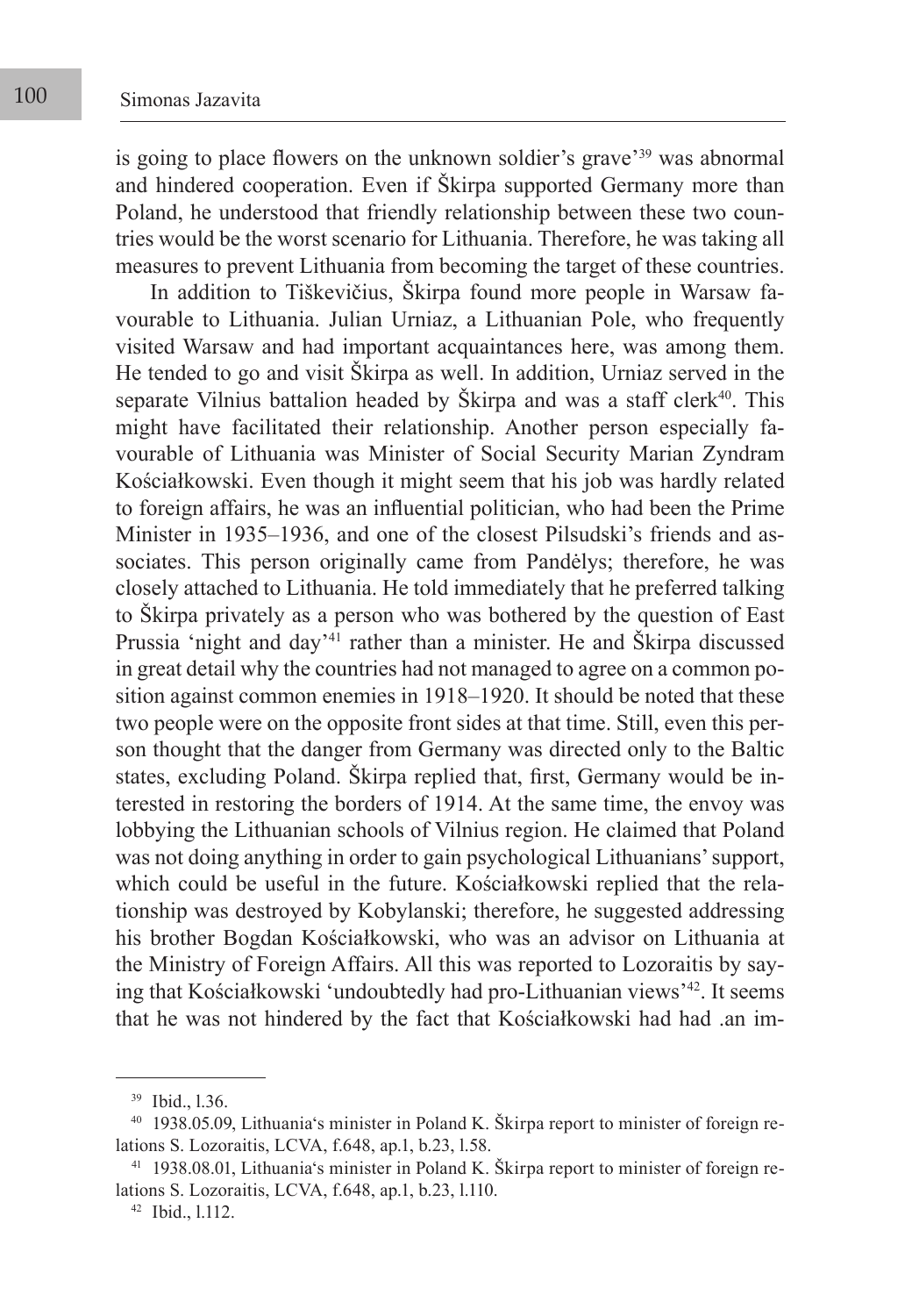portant position in the fights against Lithuania. This situation revealed that Škirpa could forget grievances of the past, if this was caused by the changed situation and an unclear and sufficiently menacing future.

One more person influential in Warsaw was Cardinal Aleksander Kakowski, whom Škirpa visited as a representative of another Catholic country and left a really good impression<sup>43</sup>. Cardinal's friendliness could help the envoy in finding more favourable people. However, as Škirpa was accompanied by prelate Julius Maciejauskas, this caused dissatisfaction for Kazys Bizauskas, an influential actor of the Lithuanian Christian Democratic Party and the Ministry of Foreign Affairs<sup>44</sup>. Thus, this visit was not useful for Škirpa because it contributed to a further tension between these two people; taking a narrow view, this could not have been useful for Škirpa's career. Still, because of political aims, this person could risk his personal position. This is demonstrated by the fact that he met and actively discussed various questions even with Polish opposition members, who maintained close relationship with Gen. Władysław Sikorski<sup>45</sup>, who lived in France and was disliked by the present regime. Possibly, these decisions were influenced by his experience as a secret agent and good analytical skills useful in a diplomatic position.

When one receives much pleasant attention, it is difficult not to get involved into the phenomenon referred to as *becoming local* by Alfonsas Eidintas, i.e. a diplomat starts representing the country where he was accredited rather than his/her own country<sup>46</sup>. Smetona, possibly, foresaw that this might happen and appointed Škirpa, whose deep grievance about Vilnius could not arouse these sentiments and make substantial compromises for Poland. Škirpa himself noted this threat. In his personal letter to his friend and diplomat Albertas Gerutis to Geneva, he claimed that 'it is even more complicated to reach one's goals in Warsaw than anywhere else especially when I feel too much of 'brotherly" Polish love'47. From this phrase, it becomes clear that the envoy tried not to trust in diplomatic talks because he was not sure about the real thoughts of his interlocutors. Naturally, one should not think that he himself was always sincere. He definitely had to experience various reactions as he was meeting with the most influential state

<sup>43</sup> 1938.05.22, Lithuania's minister in Poland K. Škirpa report to minister of foreign relations S. Lozoraitis, LCVA, f. 648, ap. 1, b. 23, l.66.

<sup>44</sup> K. Škirpa*, Lietuvos nepriklausomybės*…, p. 78.

<sup>45</sup> 1938.08.31, Lithuania's minister in Poland K.Škirpa report to minister of foreign relations S. Lozoraitis, LCVA, f. 648, ap. 1, b. 23, l.133–134.

<sup>46</sup> A. Eidintas, *Ambasadorius. Tarnyba savo valstybei svetur*, Vilnius 2003, p. 172.

 $47$  1938.05.05 K. Škirpa personal letter to A.Gerutis, LCVA, f. 668, ap. 1, b. 603, 1.8.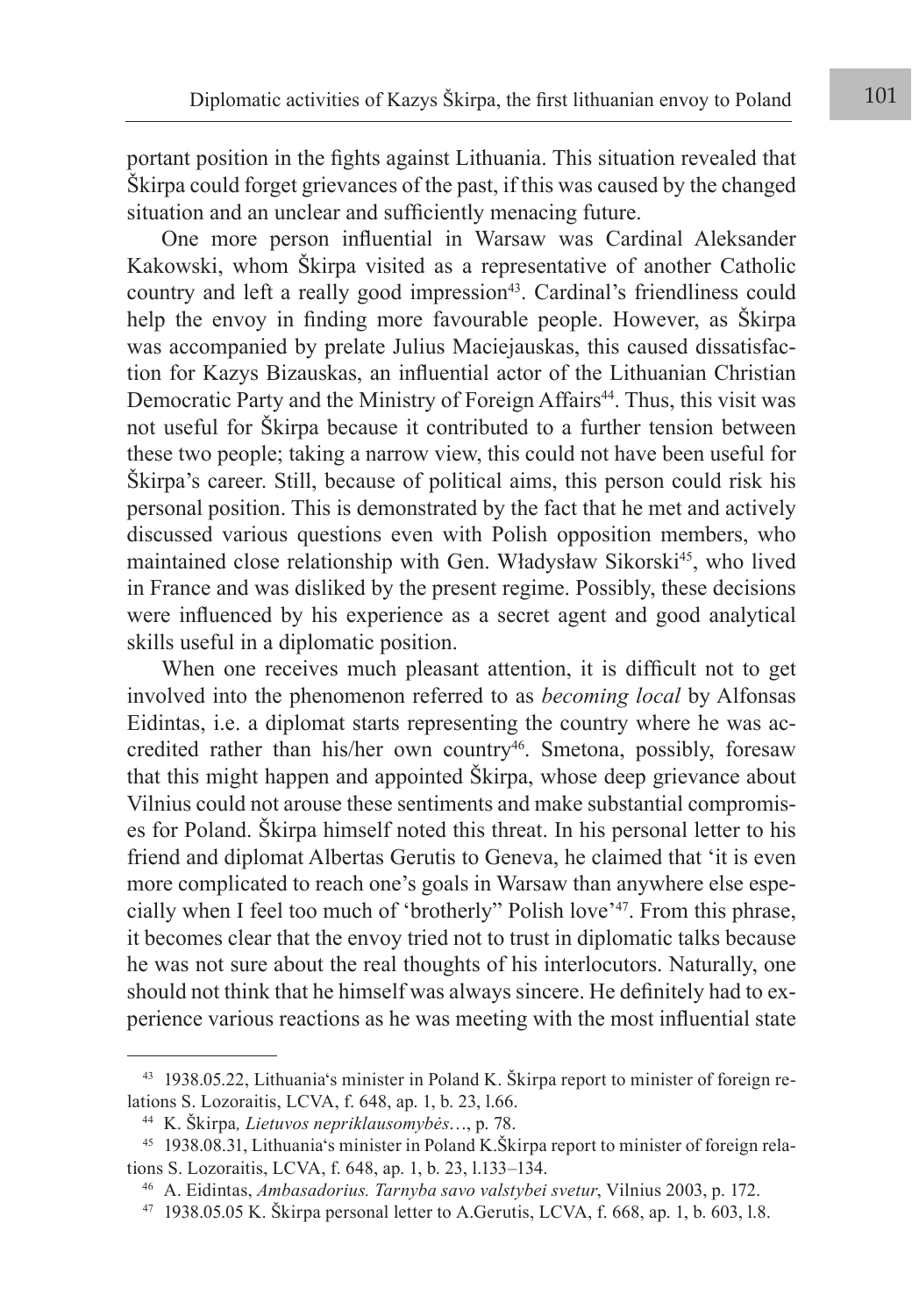actors in Poland. In addition to the above-mentioned ones, he visited Prime Minister Gen. Felicjan Sławoj Składkowski, President of Warsaw city Stefan Starzyński, Vice-Minister of Foreign Affairs Jan Szembek, Minister of Trade and Industry Antoni Roman, Minister of Post and Telegraphs Emil Kaminski, Minister of Transport Col. Julijusz Ulrych, Minister of Religions and Education Prof. Wojciech Swiętosławski, Head of Senate Aleksander Prystor, Vice-President of Seimas Stanisław Schaetzel, Head of the General Staff Gen. Wacław Stachiewicz, Marshall J. Piłsudski's widow Aleksandra Piłsudska, famous historian Prof. Władysław Wielhorski, and other people who had various views and professions<sup>48</sup>. This demonstrates that Škirpa was looking for the people who were favourable of Lithuania and could help him. Actually, it was not too difficult as many of these people were eager to meet the Lithuanian envoy themselves. Škirpa was waiting to meet the Head of the Second Department (Secret Service) of the Polish Army Staff Tadeusz Pełczyński. Škirpa knew a lot about him already from his secret service dossier, which he obtained from Polish Military and Aviation Attaché in Germany Col. Lieut. Antoni Szymański, who was Škirpa's colleague in 1932–1937. As he claimed, the Lithuanian was disliked by the Germans because of his behaviour unsuitable to a diplomat; therefore, they were even surprised about his appointment to Warsaw<sup>49</sup>. Even though this contradicts the dominant data in historiography, there is no basis to reject them totally. Maybe his information is not precise<sup>50</sup>; however, Szymański did not have any reason to distort the data that he was sending to his authorities. The statement that Škirpa supported the pro-French and pro-Soviet side also provokes many thoughts, even though this should not be rejected, taking into consideration his studies in the French-speaking part of Switzerland and Belgium, and the early activities<sup>51</sup>. The attention should be drawn to the last remark in his rapport:

<sup>48</sup> 1938.07.08 K.Škirpa Pro memoria. June 17th report in Government about tendencies of Poland foreign policy, LCVA, f . 648, ap. 1, b. 23, l.92.

<sup>49</sup> *Lietuvos ir Lenkijos diplomatiniai santykiai 1938–1940 metais*…, p. 137.

<sup>&</sup>lt;sup>50</sup> This is emphasized by constant statements in his rapports that Škirpa is very close to the governing layer of Lithuania, which did not correspond to reality because of his past in the opposition.

<sup>&</sup>lt;sup>51</sup> An example could be Škirpa's article published in 1922, where he presents the Swiss army and defence system in a very positive way (*Ginkluotos šveicarų pajėgos organizacija*, "Mūsų žinyna"s 1922, nr 8, p. 322–342), as well as one of his first works after the coup d'état (*Nauja mobilizacijos organizacija Prancūzijoje*, "Mūsų žinynas", 1927, nr 35, p. 247–248).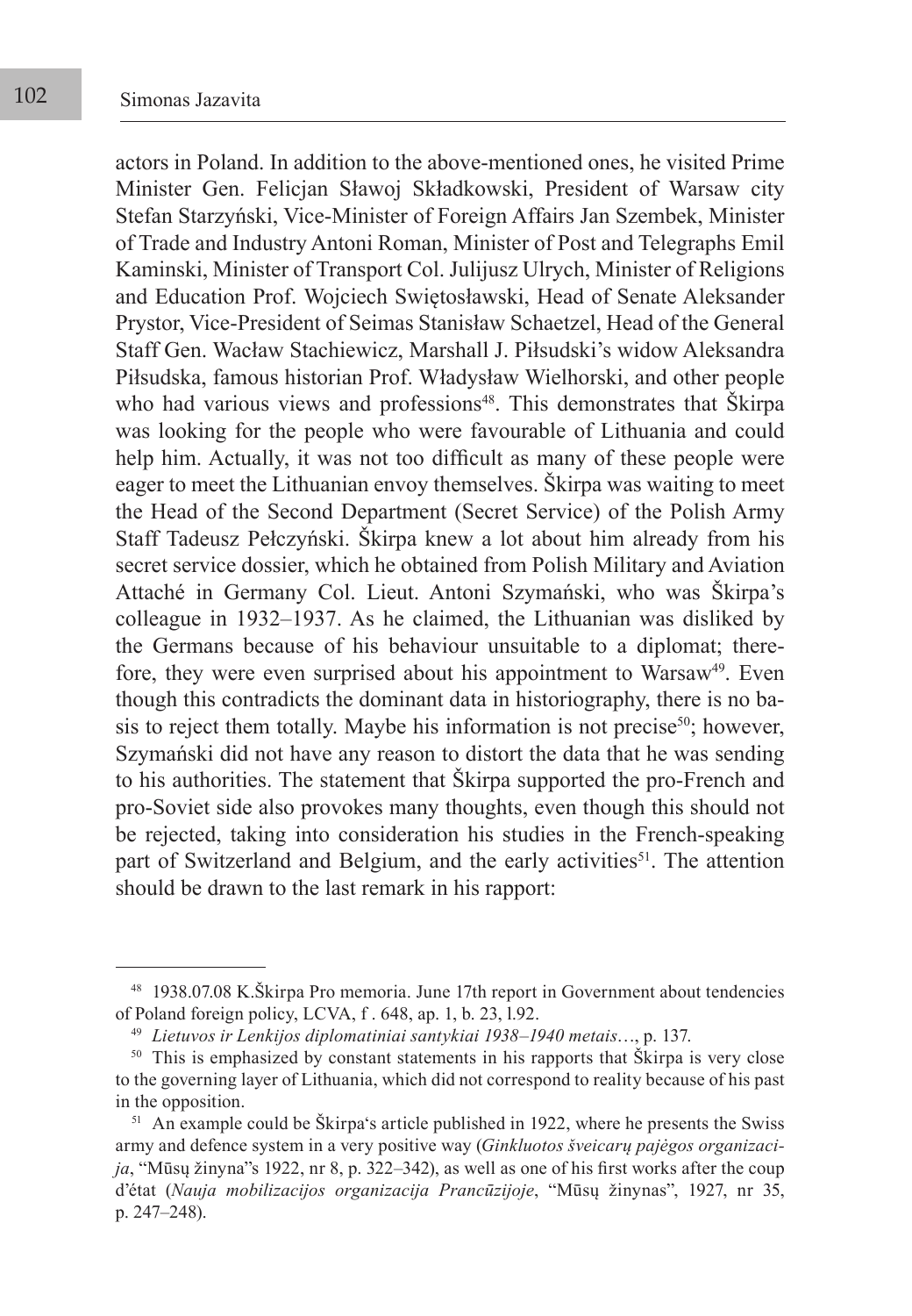'I inform that the contacts of Col. Škirpa, similarly to Minister Šaulys, are still very close with the Soviet Embassy in Berlin'52.

This demonstrates that Škirpa maintained sufficiently close relationship with the Soviet representatives at the end of the 1930s. Even though he viewed Communism as an ideology and the system of government negatively,53 Russia as a geopolitical factor did not seem to be as dangerous for Lithuania as Poland or Germany at least until the end of 1939.

It is understandable that the Polish secret service viewed Škirpa not only as a Lithuanian representative but also as an agent of Germany and, possibly, the USSR. It is not surprising that Pełczyński, who was late to a diplomatic event very much, rushed from it immediately after meeting Škirpa, who got an impression that he appeared in the event only for this reason<sup>54</sup>. With the head of Polish secret service, he discussed the threat that Germany and USSR caused to both states; however, Škirpa expressed his dissatisfaction about difficult life conditions of Lithuanians in Vilnius region as well. Nevertheless, Škirpa had the most difficult conversations with the abovementioned Kobylanski and Beck, the Minister of Foreign Affairs. The latter, whom Škirpa did not like, was responsible for all Polish foreign policy planning. It is understandable, as both politicians had similar character features and tended to fight 'strictly' for their ideas. In fact, Beck implemented the so-called 'hard line'55 with respect to Lithuania. Therefore, negotiations would always be tough with him. This Polish politician was well-known not only in Europe. Even though his policy would not be understood even by his allies, they took into consideration the importance of Poland and respected its policy. For instance, British and American diplomats called Beck a person without scruples<sup>56</sup> after the ultimatum to Lithuania. Even though the chief of the Polish diplomacy tried to behave correctly and even in a friendly manner when he communicated with Škirpa, he usually hinted to foreign diplomats that he did not want to concede to Lithuania and was rather waiting for it to understand the situation and join Poland without

<sup>52</sup> *Lietuvos ir Lenkijos diplomatiniai santykiai 1938–1940 metais*…, p. 138.

<sup>53</sup> K. Škirpa, *Kariuomenės kūrimo pirmos pastangos ir pirmos kliūtys*, "Mūsų žinynas", 1938, t. 31, nr 11–12, p. 703.

<sup>54</sup> 1938.05.22, Lithuania's minister in Poland K. Škirpa report to minister of foreign relations S. Lozoraitis*,* LCVA, f. 648, ap. 1, b. 23, l.66.

<sup>55</sup> S. Sužiedėlis, *Vilniaus klausimas ir lietuvių – lenkų konfliktas ketvirto dešimtmečio krizės ir Antrojo pasaulinio karo kontekste*, [in:] *Lietuva ir Lenkija XX a. geopolitinėje vaizduotėje*, Kaunas 2012, p. 162.

<sup>56</sup> 1938.03.23, Chancellor of USA embassy in Great Britain H. V. Johnson report to USA secretary of state C. Hull, LCVA, f. R-952, ap. 1, b. 66, l.10–14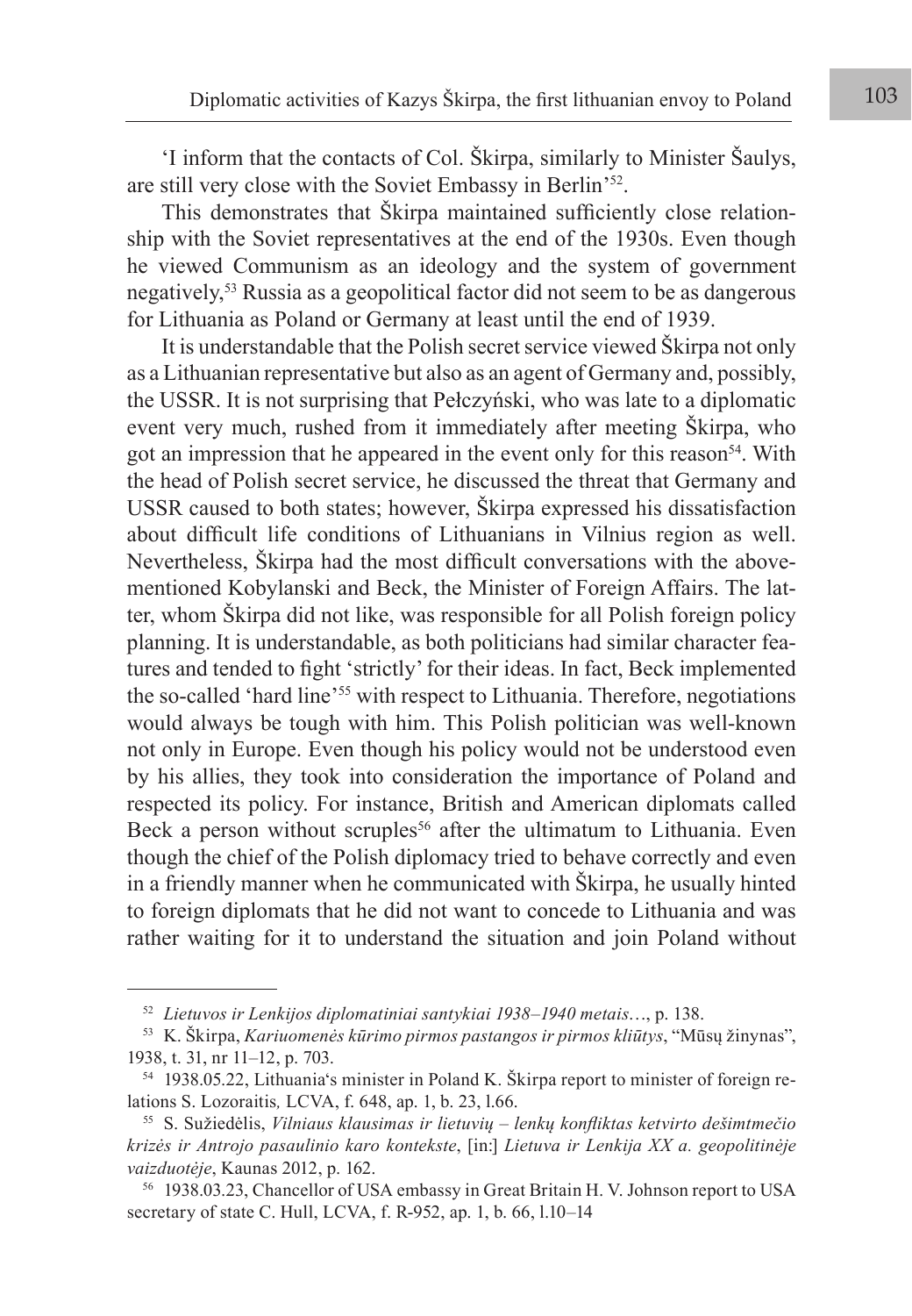reservations. For example, he explained to the USA ambassador Biddle in July, 1938, that Germans would start pressing Lithuania about Klaipėda, and this would cause greater dependence on Poland. When saying this, he was visibly joyful<sup>57</sup>. Of course, this person should not be viewed as a demon, which was done by Škirpa, who was trying to portray him as an enemy of the independence of Lithuania. However, it should be noted that Beck did not seem acceptable even to Latvia, which had not had a similar conflict with Poland, because of his dominant and uncompromising tone. When Latvian envoy Mikelis Walters was commenting about a four-hour Beck's visit to Munters in Riga, he told Škirpa that Beck would like 'to walk the Baltic states on his own leash'58. When Škirpa was talking to Polish Vice-Secretary of the Ministry of Foreign Affairs Mirosław Arciszewski, he reproached that despite finding many supporters in the Polish society, in the government he felt 'certain stubbornness, which did not lead anywhere'<sup>59</sup>. Meanwhile, Arciszewski responded that Beck intended to provide concessions, but the Lithuanian Prime Minister (Vladas Mironas – S. J.) started talking about them publicly; therefore, the concessions had to be postponed. Otherwise, Polish society would consider that the Minister did not cope with pressure from Lithuania<sup>60</sup>. Still, it seems that when the geopolitical situation was getting tense more, these two politicians, having totally different views, started finding common topics. One of the last conversations took place on November 4, 1938. At that time, the Ministry of Foreign Affairs started to understand that Germany, which triumphed after Munich agreements, would focus its attention on Klaipėda, but most probably, this was only a rehearsal before Gdansk. Thus, finally, Škirpa even praised Beck for his press releases favourable to Lithuania, and the latter was visibly satisfied, hearing such envoy's words<sup>61</sup>. However, the person with whom it was the most difficult to communicate was the above-mentioned Kobylanski. During one reception, he even praised Hitler and condemned the Czechoslovak state; at the same time, he also admitted that in the case of German aggression, he would expect help not only from France but also

<sup>57</sup> 1938.07.08, Ambassador of USA in Poland A. Drexel – Biddle report to secretary of state C. Hull, LCVA, f. R-952, ap. 1, b. 66, l.114.

<sup>58</sup> 1938.08.01, Lithuania's minister in Poland K. Škirpa report to minister of foreign relations S. Lozoraitis, LCVA, f. 648, ap. 1, b. 23, l.114.

<sup>59</sup> 1938.08.09, Lithuania's minister in Poland K. Škirpa report to minister of foreign relations S. Lozoraitis, LCVA, f. 648, ap. 1, b. 23, l.117.

<sup>60</sup> Ibid., l.117.

<sup>61</sup> 1938.11.04, Lithuania's minister in Poland K. Škirpa report to minister of foreign relations S. Lozoraitis, LCVA, f. 648, ap. 1, b. 23, l.167–168.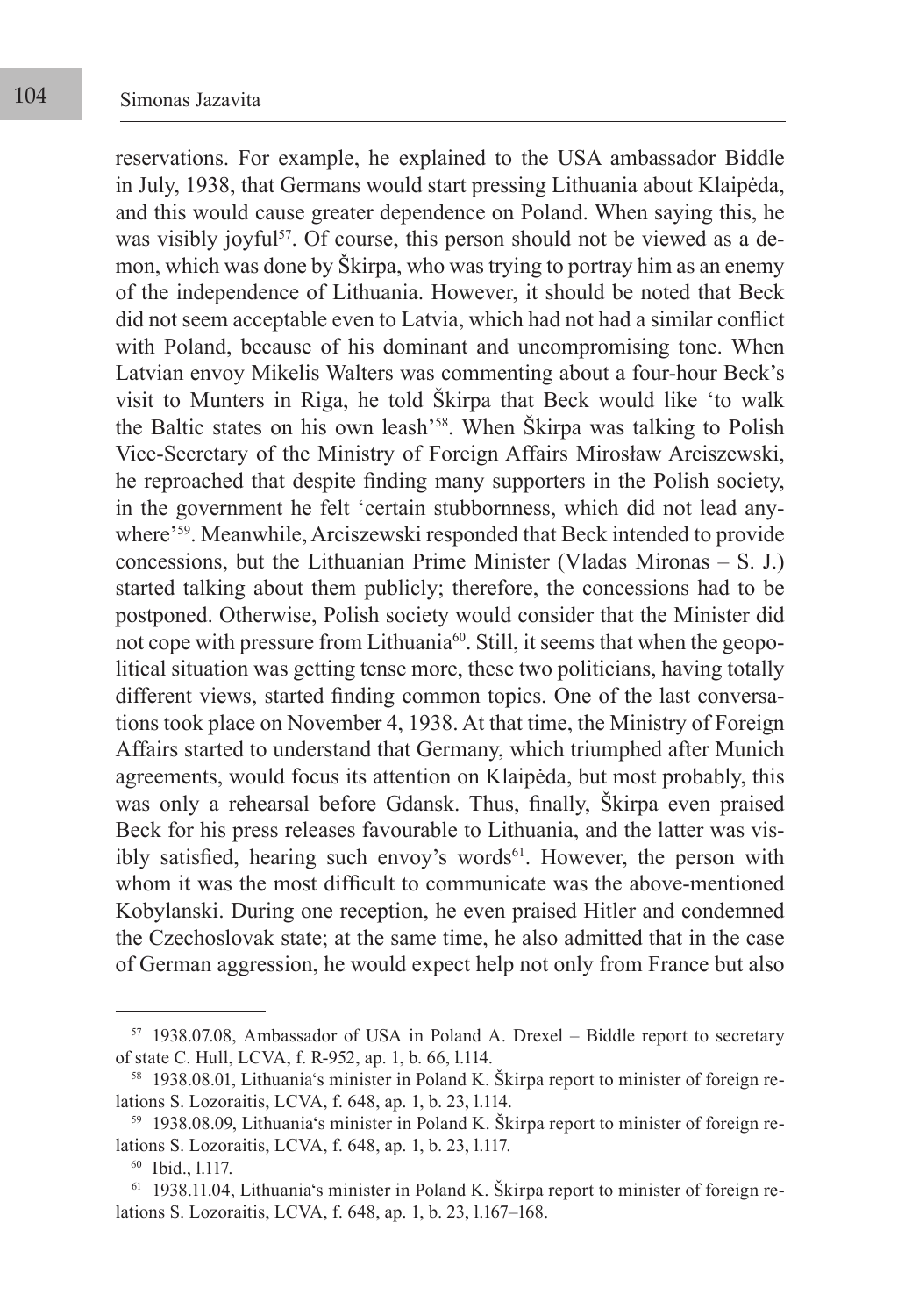from Great Britain. Škirpa's reaction was important here. He explained Kobylansky that 'there are millions of communists in Germany; just they are dressed in brown<sup>62</sup>. In his opinion, only Japan benefitted from the Anti-Comintern Pact because it incited the Germans against the Soviets. Besides, there was no sense in trusting the English as they would consider only their own interest. Kobylanski did not like these Škirpa's ideas, and he even asked how after spending many years in Germany, he did not want to understand that the USSR and Germany would never agree with each other, and even suggested a bet. Škirpa, on the other hand, suggested Kobylanski writing down these words in his calendar and seeing who was right in the future. Unfortunately, Škirpa seemed to be more insightful than his colleague, as the future events demonstrated.

## **Škirpa's Relationship with the Diplomats of Other Countries in Warsaw**

At the time, Warsaw was one of more important cities on the world's political map. Therefore, trustworthy and often highly experienced diplomats were working here. Larger states had their embassies here, while the smaller ones, including Lithuania, had only legations. Naturally, Škirpa started looking for acquaintances among abundant diplomats in Warsaw. In addition to the above-mentioned Estonian envoy Markus, who was the main mediator between Lithuania and Poland, Škirpa started looking for people with whom he could cooperate more closely in order to ensure the Lithuanian interests. At that time, the ambassadors of the UK, France, and Germany played the major role in Warsaw; however, both the envoy himself and other staff of the legation did not avoid meetings with colleagues from other countries, especially Latvia and Estonia.

As for the large states, Škirpa's meetings with Great Britain ambassador Sir Howard William Kennard should be mentioned, who played an important role in the diplomatic life in Warsaw. On March 16, 1938, he suggested Kobylanski, Szembek, and Michał Łubieński, the planners of the Polish foreign policy, to press Lithuania because it was the right time and it would accept the ultimatum<sup>63</sup>. It is not surprising that Škirpa did not have

 $62$  1938.06.07, Lithuania's minister in Poland K. Škirpa report to minister of foreign relations S. Lozoraitis, LCVA, f. 648, ap. 1, b. 23, l.82.

<sup>63</sup> A. Kasparavičius, P. Libera, Įvadas, *Lietuvos ir Lenkijos diplomatiniai santykiai 1938–1940 metais*, Vilnius 2013, p. 12.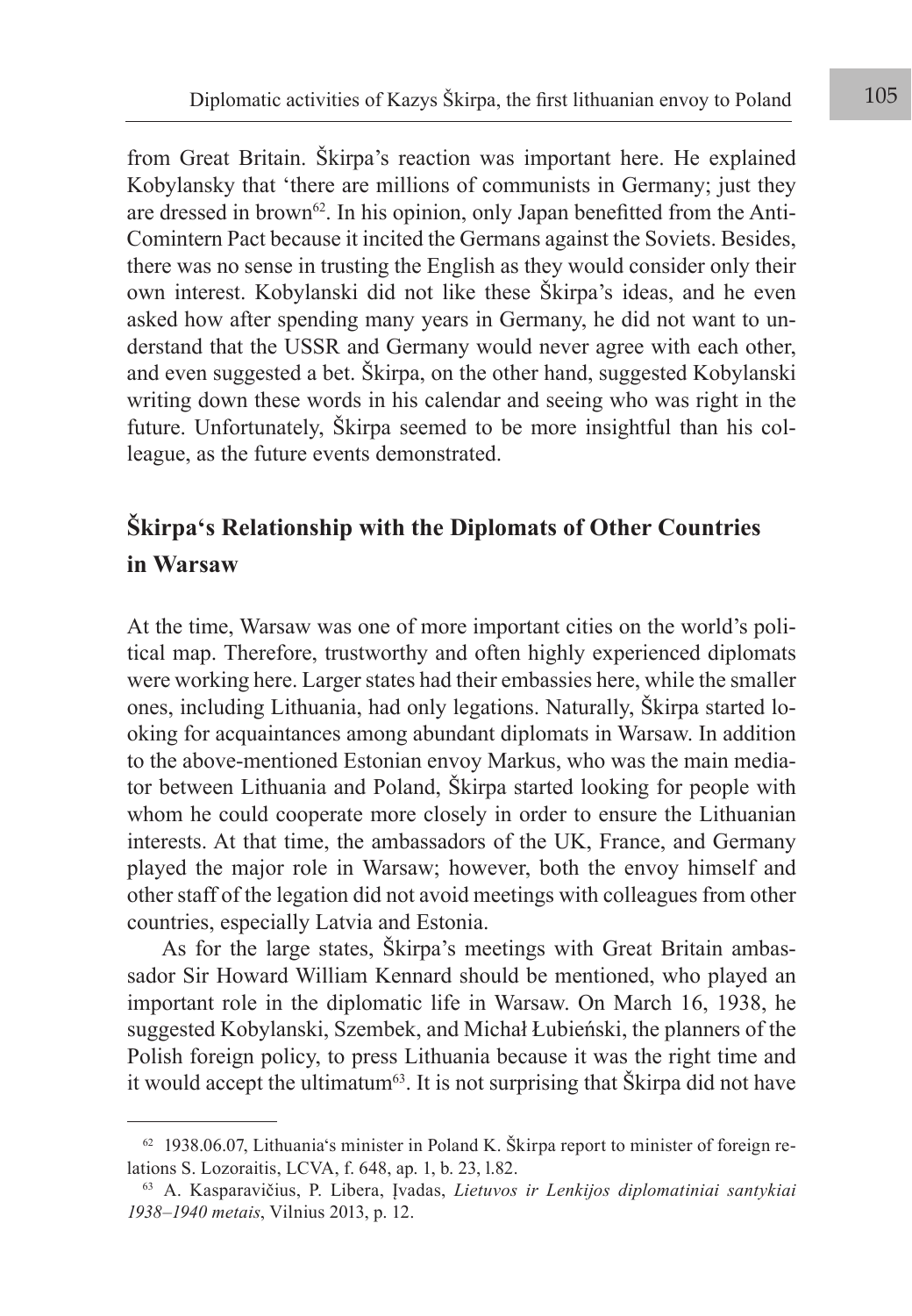closer contacts with him. Kennard hinted that the Polish would like to have more Polish schools in Lithuania. Škirpa was unpleasantly surprised by 'this Polish whim' and complained to Kennard that the Polish had many more schools in Lithuania than the Lithuanians in Poland<sup>64</sup>. Thus, a visit of the authoritative ambassador did not help to regulate a topical question of national minorities. This could have been influenced by pro-Polish views of the British and the fact that Škirpa himself was distrustful about the orientation towards the UK. He considered that 'the English always care about their own interests at the expense of others'<sup>65</sup> and if they wanted to help Lithuania, they were simply too far. He was also doubtful about the military strength of this state.

The relationship with French ambassador in Warsaw Leon Noel was developing along different lines. He seemed to be more interested in making concessions for Lithuania in order to attract it to the Polish side. It was Noel who suggested Škirpa to direct attention to pro-Lithuanian views in the academic spheres in Warsaw<sup>66</sup>. Škirpa used this piece of advice and met with other scholars as well, in addition to the above-mentioned Wielhorski, who was known as a prominent supporter of the agreement between Lithuania and Poland<sup>67</sup>. He could also have more detailed discussions with Noel, after which Škirpa was sure that the French considered the approach between the Polish and the Germans as a maneuver. However, he forced his interlocutor to admit that the agreement between Poland and Germany in 1934 enabled the armament of the latter. Naturally, such statements did not disappear in vain. Since 1934, distrust in its strategic partner, Poland, was increasing in France because of its non-aggression pact with Germany, while the number of supporters of Lithuania, which was the first to judge nazists in court, was increasing. Envoy to Paris Petras Klimas, who spent many years there, contributed significantly to those changes. It seems likely that Škirpa was also trying to benefit from the above-mentioned situation. Most probably, he purposefully asked Noel if the mobilization of retired Polish could not be directed towards Czechoslovakia, i.e. the state which was often considered to be even more important and faithful ally than Poland in French political layers.

<sup>64</sup> 1938.04.26, Lithuania's minister in Poland K. Škirpa report to minister of foreign relations S. Lozoraitis, LCVA, f. 648, ap. 1, b. 23, l.48

<sup>65</sup> 1938.06.07, Lithuania's minister in Poland K. Škirpa report to minister of foreign relations S. Lozoraitis, LCVA, f. 648, ap. 1, b. 23, l.82

<sup>66</sup> 1938.05.05, Lithuania's minister in Poland K. Škirpa report to minister of foreign relations S. Lozoraitis, LCVA, f. 648, ap.1, b 23, l.53

<sup>67</sup> K. Buchowski, op. cit., p. 466.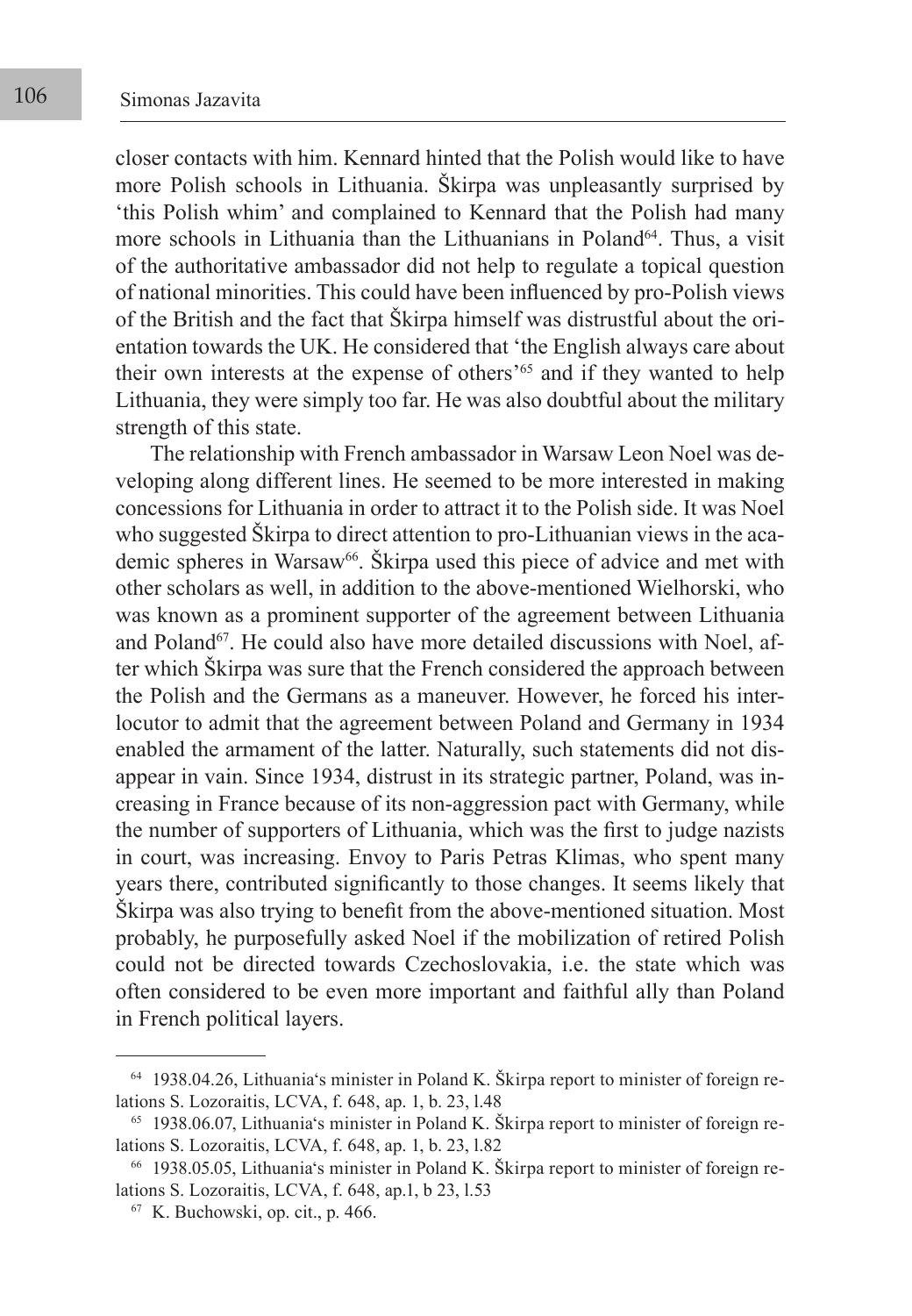In fact, the most important Škirpa's diplomatic victory could be considered his good relationship with USA ambassador Drexel Biddle Jr. This diplomat had bought and furnished the most luxurious villa in Warsaw<sup>68</sup>. When he was greeting Škirpa, he said that his arrival reminded him of the arrival of a film star rather than a diplomat, and, disregarding diplomatic protocol, embraced him before the formal introduction. To quote Škirpa, it seemed to be 'as if we were good acquaintances since the time immemorial<sup>69</sup>. Taking into consideration the fact that Biddle was extremely popular in his homeland<sup>70</sup>, such a compliment proves that Polish press and society devoted enormous attention to Škirpa's visit. Interestingly, Škirpa had talked about the Anglo-Saxons and their model of foreign policy negatively for several times (even though, mainly he had the British in mind  $- S$ . J.); however, he maintained sufficiently good relationship with the USA ambassador. For instance, during the famous presidential hunt of pheasants on November 26, 1938, he was noticed talking to Biddle and sitting in the carriage together. Only influential Polish state actors and the diplomats from three countries (i.e. Lithuania, the USA, and Great Britain) $71$  went on this hunt by a long and antique carriage. In the video of this hunt, one can clearly see Škirpa, who was participating very actively<sup>72</sup>. These meaningful details emphasize once again the scope of attention to the Lithuanian envoy in Warsaw, as well as reveal friendly relationship with his American colleague. Their relationship could have also been reflected in his attitude towards Lithuania. For instance, in his report to Washington on April 22, 1938, Biddle claimed that the latent Polish imperialism was especially manifested during the Polish ultimatum to Lithuania, which was incited by

<sup>68</sup> N. S. Busch, *Ambassador Biddle*, "Life", 1943.10.04, p. 114.

<sup>69</sup> K. Škirpa, *Lietuvos nepriklausomybės…*, p. 80.

 $70$  He was the son of a multimillionaire and a famous USA social actor, as well as a businessman. In 1939–1943, he was the USA envoy to the Polish, French, Czechoslovak, Yugoslavian, Norwegian, Belgian, Luxemburgish, Dutch, and Greek temporary governments in London. Later, he served as a General Mayor in the staff of the USA army chief Dwight Eisendhower, where he contributed significantly to the success of the operation 'Overlord.' He was considered to be the best specialist, regarding the small European nations and their anti-Nazi underground. Later, he was one of the most important people in rebuilding Europe according to the 'Marshall's Plan' programme.

<sup>71</sup> Polowanie reprezentacyjne w lasach Komory Cieszyńskiej, Polskie Narodowe Archivum Cyfrowe, S.1-G-2744-1, <http://audiovis.nac.gov.pl/obraz/78553:1/>, seen 2015.05.11.

<sup>72</sup> Polowanie dla dyplomatów w lasach cieszyńskich, Polskie Narodowe Archivum Cyfrowe, S.MF.318, [http://www.repozytorium.fn.org.pl/?q=pl/node/8166,](http://www.repozytorium.fn.org.pl/?q=pl/node/8166) seen 2015.05.11.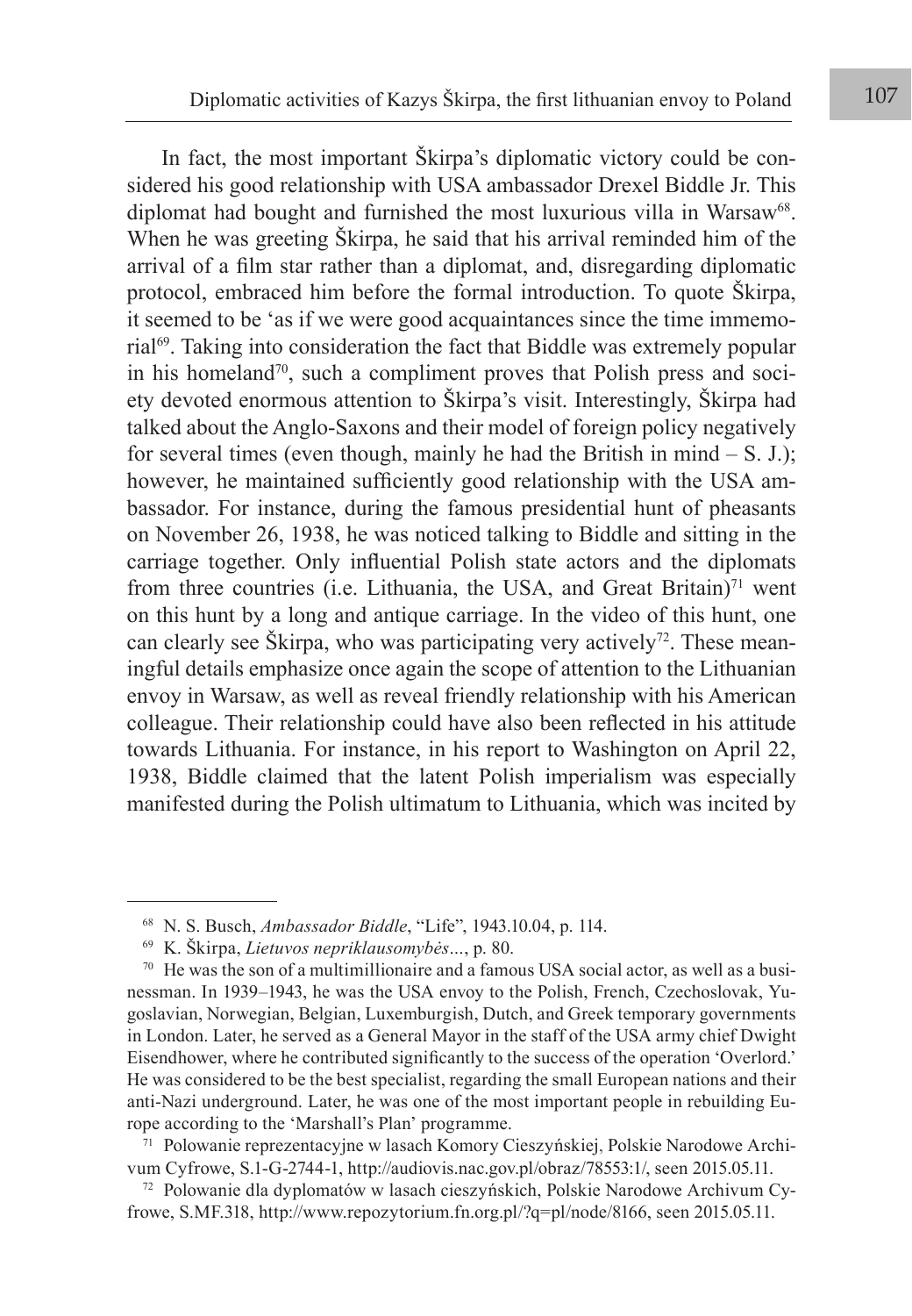an 'open flame'73 in his opinion. One should pay attention to the fact that Biddle was considered to be one of the most influential and friendliest foreign diplomats, who were trusted by the Polish government of that time<sup>74</sup>. Therefore, his favourable attitude towards Lithuania could have helped him become a more objective mediator; mediation by the arbitrator often seeks to improve the relationship between the conflicting sides.

Biddle also provided his own evaluation of the situation, which could influence the USA policy, even though this country was not active with respect to Europe at that time. In his report to Washington in December, 1938, he wrote that the Germans were planning to destroy Poland, using Vilnius region as bait for Lithuania. At that time, the plans of Nazi authorities were not based on a solely racial basis; therefore, in the secret service and diplomatic circles in Berlin, the idea of 'Great Ukraine,' which had to become a German 'granary' and a effective control mechanism of Russia, was still pervasive<sup>75</sup>.

The USA diplomat reacted to this situation by vividly saying that Lithuania and Czechoslovakia, which had been two detached arms of the Soviet, were becoming the attached arms of Germany<sup>76</sup>. When discussing the situation with the Turkish envoy in Warsaw, he mentioned that Hitler could use Klaipėda as a toy, which would make Kaunas government to accept the German protectorate. The possibility of a coup d'état supported by the Germans was also discussed, after which the authority could be given to Voldemaras<sup>77</sup>. While reading Škirpa's memoirs, one gets an impression that he could support similar plans (except the most radical plan, i.e. armed coup d'état, which he objected all his life), hoping that this might preserve Klaipėda region to Lithuania.

It should be noted that it was Škirpa who disseminated similar information in Warsaw. Therefore, the USA ambassador might have included much information discussed in private meetings in his reports, especially taking into consideration the fact that another person with whom the USA ambassador maintained relationship was Markus. Putting efforts together, they attempted to affect the Polish government and to soften the ultima-

<sup>73</sup> T. Hunczak*, Polish Colonial Ambitions in the Inter-War Period*, "Slavic Review", Vol. 26, No. 4, 1967, p. 654

<sup>74</sup> C. Morley, Foreword, *Poland and the Coming of the Second World War. The Diplomatic Papers of A.J. Drexel Biddle Jr., United States Ambassador in Poland 1937–1939*, Ohio State University Press, 1976.

<sup>75</sup> *Poland and the Coming of the Second World War….*, p. 260.

<sup>76</sup> Ibid., p. 260.

<sup>77</sup> Ibid., p. 261.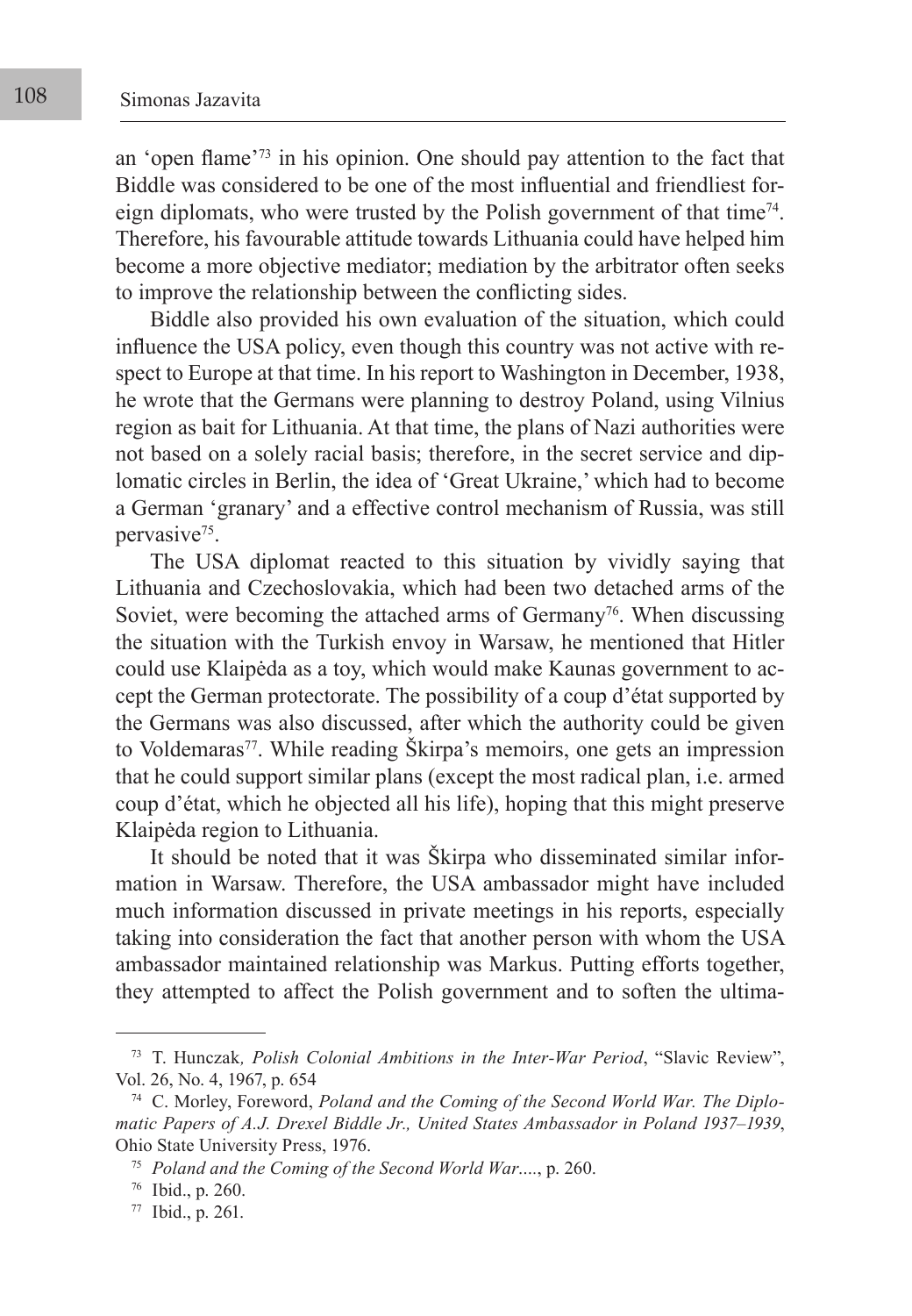tum to Lithuania78. It seems purposeful for Škirpa to be willing to preserve the contact with Biddle as personal contacts and relationship are often especially important in the diplomatic world. This is illustrated by the fact that Škirpa was asked to attend a feast in the USA embassy when he was leaving the legation. Even though he tried to keep the farewell short with other diplomats, he accepted the invitation to the USA embassy with pleasure. As Škirpa claims, Biddle was not only his first acquaintance in Warsaw, but also his neighbour. Thus, he even invited a photographer to take a picture for memory when Škirpa was leaving<sup>79</sup>. Therefore, one can think that the relationship with this famous American diplomat remained warm. Even though Biddle was a nice person, he managed to find a large network of contacts useful for the USA, as his later activities indicate. During that evening, Škirpa used serious arguments and explained to his colleague that Hitler could propose an agreement to Stalin, and the latter could accept it<sup>80</sup>. In addition, Škirpa claimed that Hitler was free to act; thus, probably he could remember the conception *Drang nach Osten* and would turn to the East, to Poland<sup>81</sup>. Half a year remained to the invasion to Prague and the famous Hitler's speech in Reichstag, when he harshly criticized Poland. This demonstrates that Škirpa foresaw the German strategy very well, or he simply knew it because of his contacts in influential German political and military circles.

One can understand why Škirpa told Biddle that Poland left him great impressions, that he was glad about the improvement of the relationship, and even why he praised Beck. However, why did he brag to the USA ambassador that he had been happy to find out about closing 'Vilnius liberation union'82, when he claimed in his memoirs that this way 'the Polish spat on the rights of our nation and love to their historical capital'?83. Thus, contradictions can be noted again, which can be interpreted differently, and the answers pose new questions.

At the end of 1938, when the political situation in Europe was becoming more and more menacing, attempts were made to find closer contacts between Lithuania and Poland. In historiography, the statement is dominant

<sup>78</sup> 1938.03.17, USA ambassador in Poland A. Drexel –Biddle report to secretary of state C. Hull, LCVA, f. R-952, ap. 1, b. 66, l.84.

<sup>79</sup> K. Škirpa*, Lietuvos nepriklausomybės…*, p. 105.

<sup>80 1938.12.06,</sup> USA ambassador in Poland A. Drexel – Biddle report to secretary of state C. Hull, LCVA, f. R-952, ap. 1, b. 66, l.155.

<sup>81</sup> Ibid., l.156.

<sup>82</sup> Ibid., l.157.

<sup>83</sup> K. Škirpa, Lietuvos nepriklausomybės…, p. 103.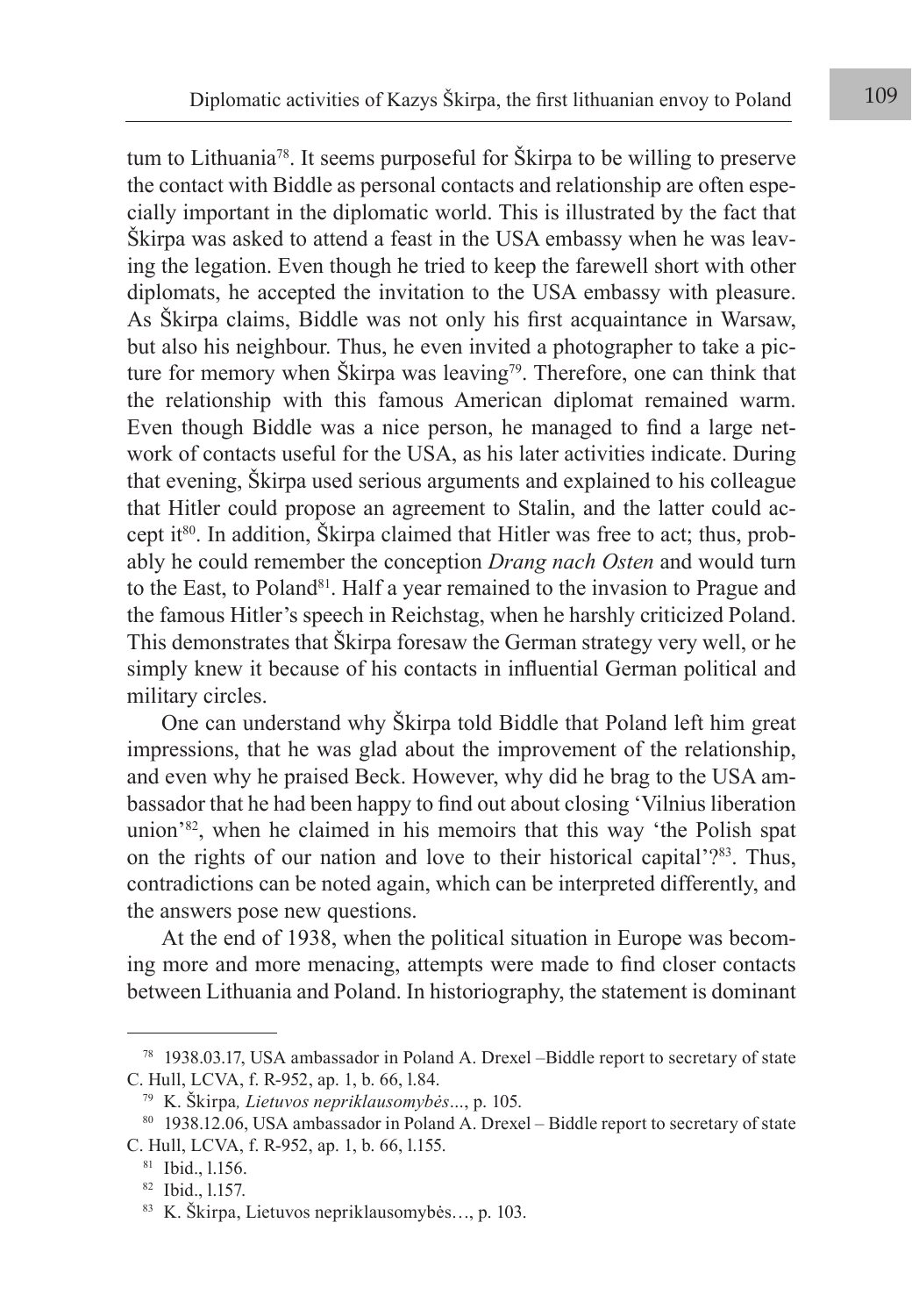that Škirpa was replaced by Šaulys because of his pro-German attitudes and unfavourable opinion about Poland. On the other hand, as Mitkiewicz claims, he perceived this change as a concession to Berlin rather than Warsaw84. The Colonel was really insightful. The USA diplomats in Warsaw had the same opinion<sup>85</sup>. From the middle of November, the officials at the Ministry of Foreign Affairs in Germany did not accept either Šaulys or legacy adviser Karečka. Thus, the representatives were replaced in Germany and Poland purposefully. Gerutis mentions that Škirpa did not get on well with Šaulys when they were working together in Germany in 1931–1937. From the time when he was working in the Council of Lithuania in 1917– –1918, Šaulys did not trust the Germans and their *realpolitik* and became especially unfavourable when National Socialists came to power<sup>86</sup>. Being a supporter of closer contacts with Poland, Šaulys could start working. In addition, he was supported by his old personal friend Smetona and new Minister of Foreign Affairs Urbšys, with whom he also had friendly relationship, as can be seen from their personal letters $87$ .

## **What were Škirpa's Aims in Warsaw?**

A question arises: if Škirpa trusted in Germany so much, why did he seem to be more anti-German at least from his reports than most Polish politicians with whom he was communicating? In order to answer this question, two hypotheses might be formulated. First, Polish politicians sincerely believed that Hitler Germany would not violate its agreements; therefore, a Lithuanian diplomat was useful for them, because he was trying to convince them after long years of work in Berlin that this state focused on the aim, and the agreements could turn into a simple sheet of paper. However, it should also be noted that nice actions and speeches are typical of a diplomatic position, but they are rarely sincere. Therefore, a more realistic version can be formulated that as a former officer, the diplomat could subordinate to the implementing the reconciliation idea with Poland supported

<sup>84</sup> L. Mitkiewcz, op. cit., p. 131.

<sup>85 1939.01.19,</sup> Interrim charge d'affaires of USA embassy in Poland N.Wirship report to secretary of state C.Hull, LCVA, f. R-952, ap. 1, b. 66, l.165.

<sup>86</sup> A. Gerutis, *Pulk. K.Škirpa – sukilimo inspiratorius*, "Europos lietuvis", 1981.06.22, nr 25, p. 2.

<sup>87</sup> 1932.03.28 ir 1939.08.03 J. Šaulys personal letters to J. Urbšys, Lietuvos nacionalinės Martyno Mažvydo bibliotekos rankraščių skyrius (Martynas Mažvydas National Library of Lithuania Manuscript Room ), f. 15, b 344, l.1-2.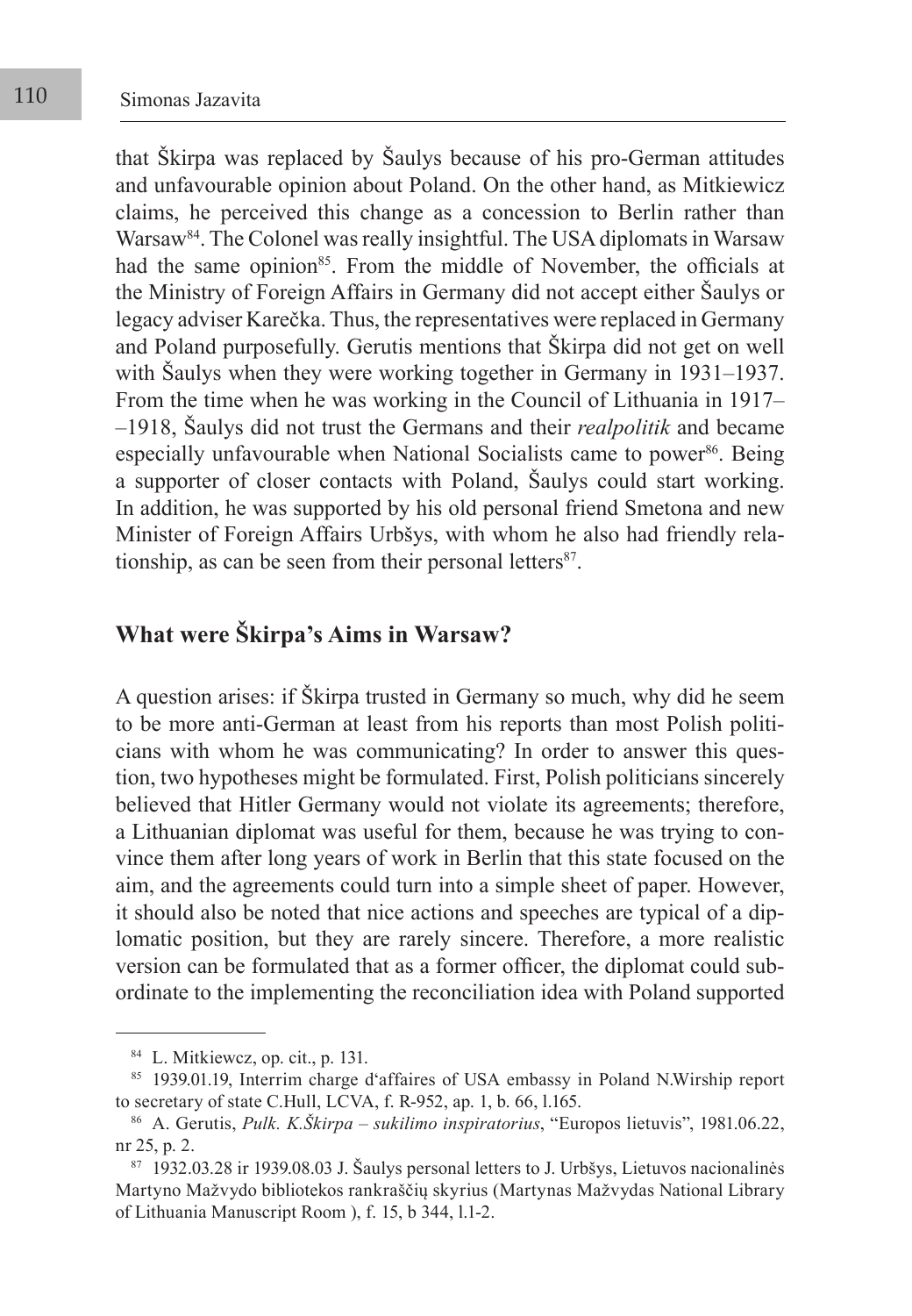by Minister Lozoraitis and a significantly large group of Lithuanian intellectuals. For instance, Mykolas Riomeris expressed the idea that all concern should be focused on the preservation of Klaipėda rather than the liberation of Vilnius by any means, as it was more beneficial for the state<sup>88</sup>.

The third hypothesis might also be formulated, which would emphasise the duality of his diplomatic activities. It should be added that Škirpa understood perfectly well that if Germany and Poland act together, the chances of Lithuania's survival are very low. Therefore, he tried to destroy the relationship between these two countries from the inside by creating mistrust in high Polish military and political circles. He admitted himself that there were no eternal friends and enemies in politics as 'it is in constant evolution, depending on circumstances<sup>89</sup>. Thus, there is no surprise that he explained the same to the Germans in 1939 in order to reach closer cooperation; he claimed that 'politics is not history. It proceeds together with life'90. In addition, according to Škirpa, politics is public and private at the same time; therefore, it is possible to state one's aims, and to fulfill the other ones.

Nevertheless, this comparatively simple conclusion is negated by a simple rhetorical question: Did not the Germans know about the ideas expressed by Škirpa to the officials of Poland and other states? Naturally, they also carried out the same diplomatic secret service, while the relationship between Škirpa and Hans von Moltke, the German ambassador in Warsaw, was the best<sup> $91$ </sup>. How could this be understood? In the Soviet historiography, the answer to this tricky question was very simple. For instance, Škirpa seemed to be an old agent of Hitler's secret service to historian (as well as the former representative of the Soviet underground and NKVD officer) Boleslovas Baranauskas<sup>92</sup>. One should not forget that the small books from the series *Faktai kaltina* (*The Facts Accuse*) aimed at discrediting the exiles to the USA government and society, putting guilt on the ones who had more or less contacts with the Germans. Thus Škirpa, who had many contacts, was a perfect example.

Still, it seems the most likely that Škirpa was simply a person who attempted to direct the events in such a way that was useful for Lithuania,

<sup>88</sup> M. Riomeris*, Baltijos politinės problemos*, "Kultūra", 1935, nr 8, p. 435–442.

<sup>89</sup> 1939.01.04 Lithuania's minister in Germany K. Škirpa report to minister of foreign relations J. Urbšys, LCVA, f.671, ap.1, b.15, l.6.

<sup>90</sup> Ibid., p. l.9.

<sup>&</sup>lt;sup>91</sup> 1938.05.23 Lithuania's minister in Poland K. Škirpa report to minister of foreign relations S. Lozoraitis, LCVA, f. 648, ap. 1, b. 23, l.72–73.

<sup>92</sup> *Faktai kaltina. Archyviniai dokumentai. VII rinkinys: ,,Geležinis vilkas*", Vilnius 1965, p. 138.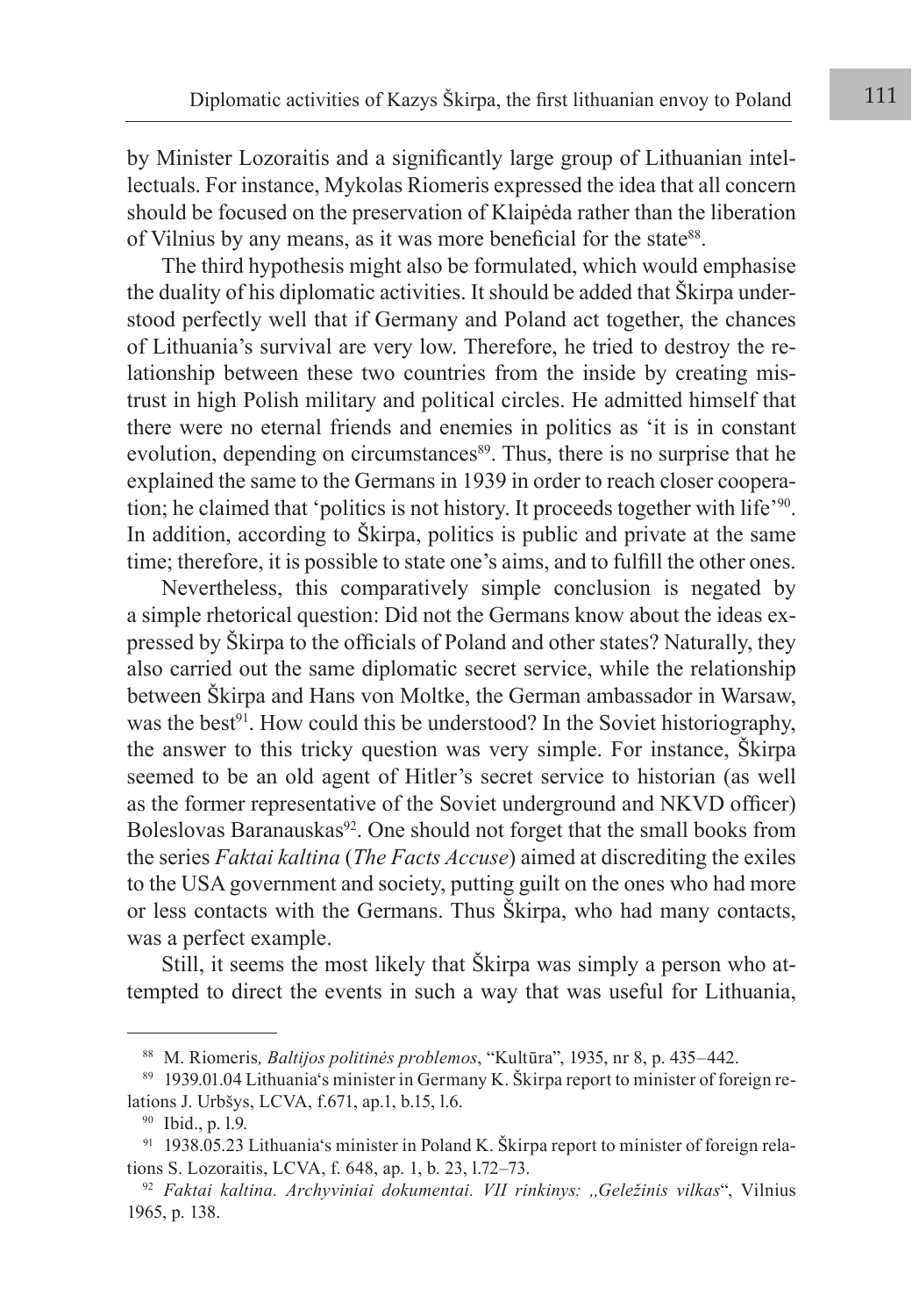at the same time adjusting to various circumstances. Maybe he was hiding the face of a political opportunist behind hundreds of plans and conceptions. Gerutis and other Škirpa's friends remember his extremely quick reaction, the ability to analyse the changing situation very quickly, to adapt, to attempt, and to benefit as much as possible $93$ . The main aim valued by Škirpa was free Lithuania with Vilnius as its capital, and this aim did not change as it was permanent and valuable *per se*. This might be the answer to such a mysterious change in the views of this person. Naturally, his diplomatic activities in Warsaw cannot be viewed unambiguously: even though he was not an enthusiastic supporter of cooperation with Poland, he did a lot in reducing the tension in the relationship between both countries, which was not useful to either of them.

### **Conclusions**

Kazys Škirpa was appointed to the position of an envoy to Poland not only because he graduated from the Academy of General Staff and had substantial experience as a war attaché, but also because since the military conflict between Lithuania and Poland in 1919–1920, he was famous for his uncompromisable attitude towards Poland. His appointment had to decrease the dissatisfaction of the Lithuanian society in the government, which was expressed very strongly after accepting the ultimatum in March, 1938. There is an important reason related to the subtleties in the Lithuanian internal policy. President Antanas Smetona wanted to see Škirpa outside the country because he and his closest associates considered him to be a possible political rival. In addition, this was an obvious possibility to prove to the opposition that the people who openly oppose the regime of the Nationalists are appointed to an important position.

In Warsaw, Škirpa maintained relationship with a substantial number of the most important officials of the Polish state. He communicated with President Ignacy Mościcki, Minister of Foreign Affairs Józef Beck, Head of the East European Department at Ministry of Foreign Affairs Tadeusz Kobylanski, Head of the Second Department (Secret Service) of the Polish Army Staff Tadeusz Pełczyński, Deputy Burgomaster of Warsaw Earl Stanisław Tyszkiewicz, Minister of Social Security Marian Zyndram Kościałkowski, Cardinal Aleksander Kakowski, and many others. First,

<sup>93</sup> A. Gerutis, op .cit., 1981.06.15, nr 24, p. 2.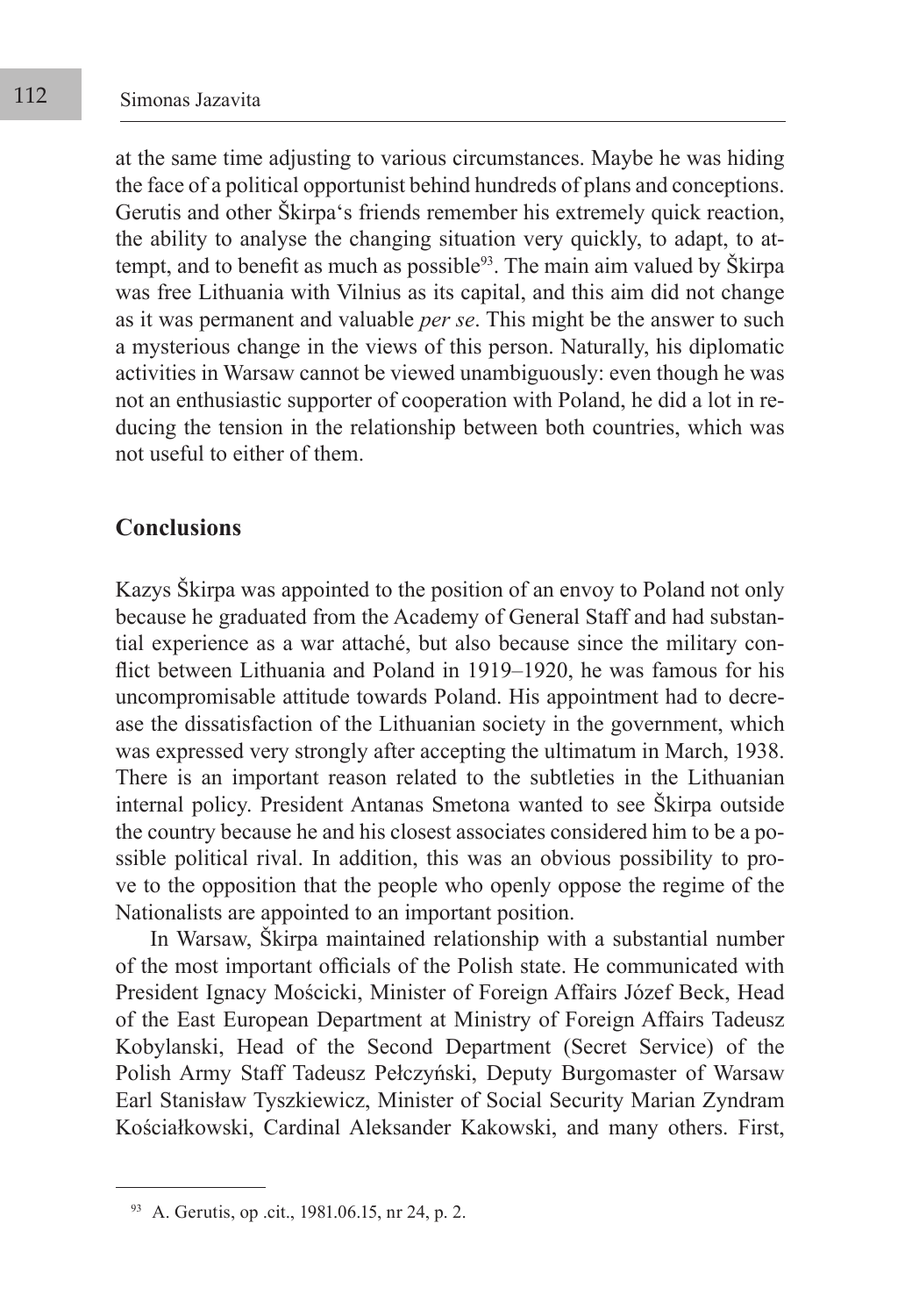he was looking for allies among the people who were anxious about the threat from Germany, which could unite Lithuanian and Polish politicians. The latter were interested in his long lasting experience of a military and diplomatic job, and his vast knowledge in German politics. In addition, Škirpa was developing constant lobbying about the position of Lithuanians in Vilnius region, which seemed unacceptable to a part of Polish officials. These nuances caused problems in the search for compromise; however, when Germany was strengthening, these questions became of secondary importance.

In Warsaw, Škirpa maintained close contacts with the diplomatic representatives of other countries. Traditionally, the relationship was friendly with the colleagues from Latvia and Estonia, the countries which did not have territorial conflicts; therefore, they could be mediators in resolving the most complicated problems. Škirpa's cooperation with the USA ambassador Anthony Drexel Biddle Jr. was especially beneficial in the search for the compromise between Lithuania and Poland, as he was especially respected in the diplomatic circles in Warsaw. Thus, this diplomat knowledgeable in the European affairs could take the role as a mediator, while the information provided by Škirpa allowed him to inform his own country about the subtleties of the German politics.

Even though Škirpa did not become an enthusiastic supporter of closer contacts with Poland, the job in Warsaw made him rethink some of his views and to choose the direction of a more constructive dialogue with colleagues in Poland, which undoubtedly contributed to decreasing tension between the neighbouring states in 1938.

#### **Streszczenie**

## **Działania dyplomatyczne Kazysa Škirpy, pierwszego litewskiego posła w Polsce, w marcu–grudniu 1938 r.**

Artykuł poświęcony jest działalności pierwszego posła litewskiego w Polsce, pułkownika sztabu generalnego Kazysa Škirpy w Warszawie od marca do grudnia 1938 roku. Mimo że uczestniczył on w wielu najważniejszych wydarzeniach historii Litwy XX w., a jego działalność dyplomatyczna i polityczna miała wpływ również na inne państwa regionu, w historiografii działalność ta nie doczekała się należytej uwagi. Celem niniejszej pracy jest wypełnienie tej luki, czyli zbadanie działalności dyplomatycznej K. Škirpy w minionym okresie. W celu realizacji wyznaczonego celu, przedstawione zostają okoliczności mianowania K. Škirpy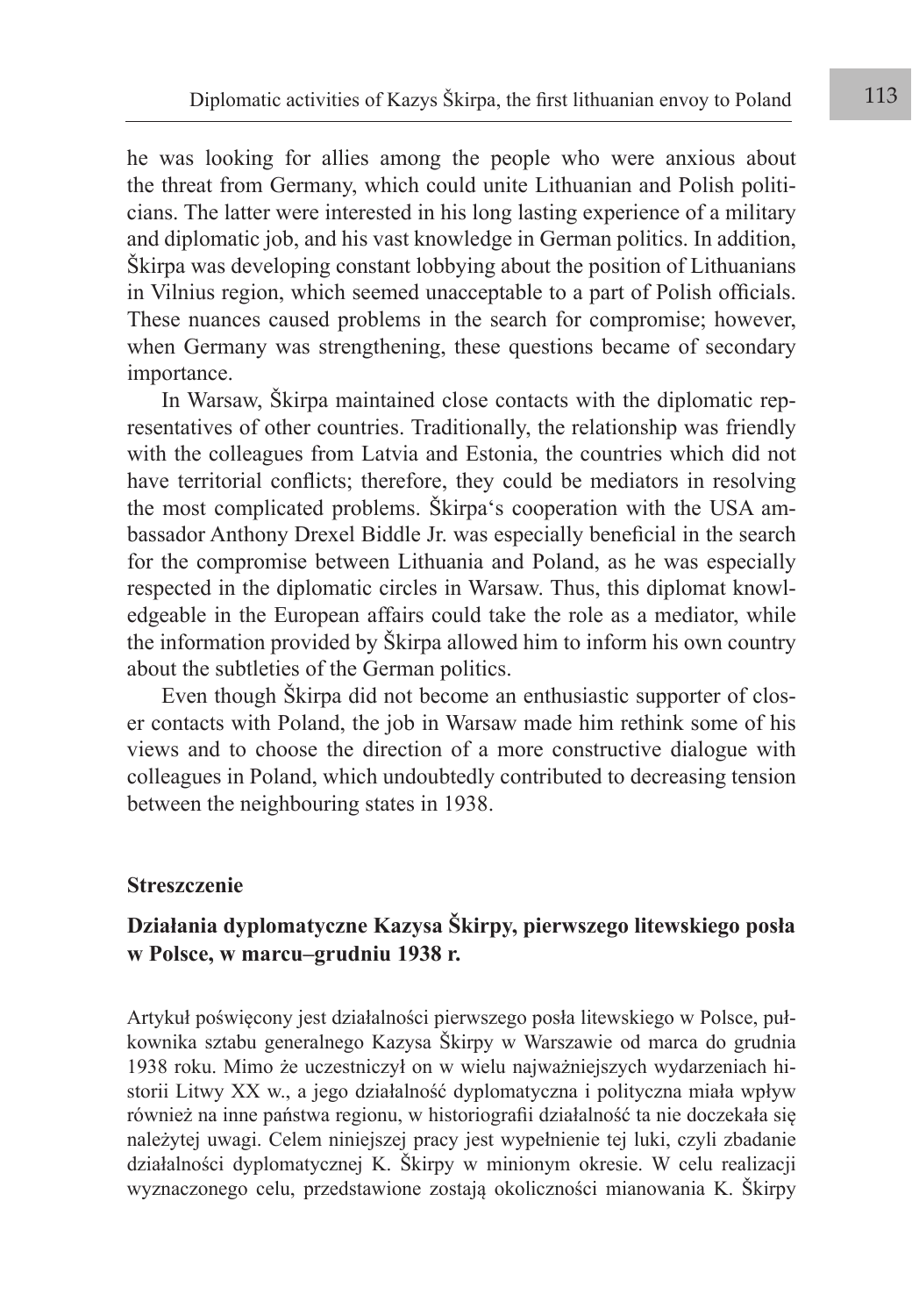na stanowisko posła litewskiego w Polsce, dokonana zostaje próba odpowiedzi na pytanie, dlaczego władza litewska wybrała właśnie tę osobę, analizie poddane są kontakty K. Škirpy z polskimi politykami i działaczami społecznymi oraz ich znaczenie dla stosunków obu państw. Omawiane są relacje litewskiego dyplomaty z przedstawicielami innych państw w Warszawie oraz ich wpływ na stosunki polsko-litewskie. Z zebranego materiału wynika, że K. Škirpa został wyznaczony na wspomniane stanowisko nie tylko dlatego, że znany był jako zwolennik bezkompromisowego stanowiska wobec Polski i dlatego mógł zmniejszyć niezadowolenie litewskiego społeczeństwa wywołane przyjęciem ultimatum. Wpływ na tę decyzję miały również wewnętrzne sprawy litewskiej polityki. Prezydent Antanas Smetona wolał przenieść wpływowego oficera za granicę, wykazując tym samym opozycji, że na ważne stanowiska wyznacza również osoby otwarcie sprzeciwiające się reżimowi narodowościowemu. W Warszawie K. Škirpa utrzymywał stosunki z większością najważniejszych polskich urzędników państwowych. Przede wszystkim szukał sojuszników pośród tych, którzy zaniepokojeni byli wzrastającą groźbą od strony niemieckiej. Ludzi tych interesowało wieloletnie doświadczenie wojskowo-dyplomatycznej pracy K. Škirpy w Berlinie i jego dobre orientowanie się w niemieckiej polityce. Równolegle K. Škirpa cierpliwie rozwijał stały lobbing w sprawie sytuacji Litwinów na Wileńszczyźnie, co dla niektórych polskich urzędników było nie do przyjęcia. Czynnik ten bardzo utrudniał poszukiwanie kompromisu. W Warszawie K. Škirpa ściśle współpracował również z przedstawicielami dyplomacji innych krajów. Tradycyjnie przyjacielskie były jego stosunki z kolegami z Łotwy i Estonii. Duży pożytek dla kompromisu pomiędzy Litwą a Polską przyniosła ścisła współpraca K. Škirpy z ambasadorem Stanów Zjednoczonych Anthonym Drexelem Biddlem juniorem, który cieszył się dużym szacunkiem wśród warszawskich warstw dyplomatycznych. Choć K. Škirpa nigdy nie został szczególnie entuzjastycznym zwolennikiem zbliżenia z Polską, okres jego pracy w Warszawie zmusił go do przemyślenia niektórych poglądów i przynajmniej tymczasowego zwrócenia się w kierunku bardziej konstruktywnego dialogu z kolegami w Polsce, co bez wątpienia przyczyniło się do zmniejszenia napięcia pomiędzy sąsiadami w 1938 r.

#### **Summary**

### **Diplomatic activities of Kazys Škirpa, the first lithuanian envoy to Poland, in March–December, 1938**

The article discusses the activities of the first Lithuanian envoy to Poland, General Staff Colonel Kazys Škirpa in Warsaw, in March–December, 1938. Even though this person participated in many important events of the Lithuanian history in the  $20<sup>th</sup>$  century, and his diplomatic and political activities were related to other countries of the region as well, he has attracted only fragmentary attention in historiog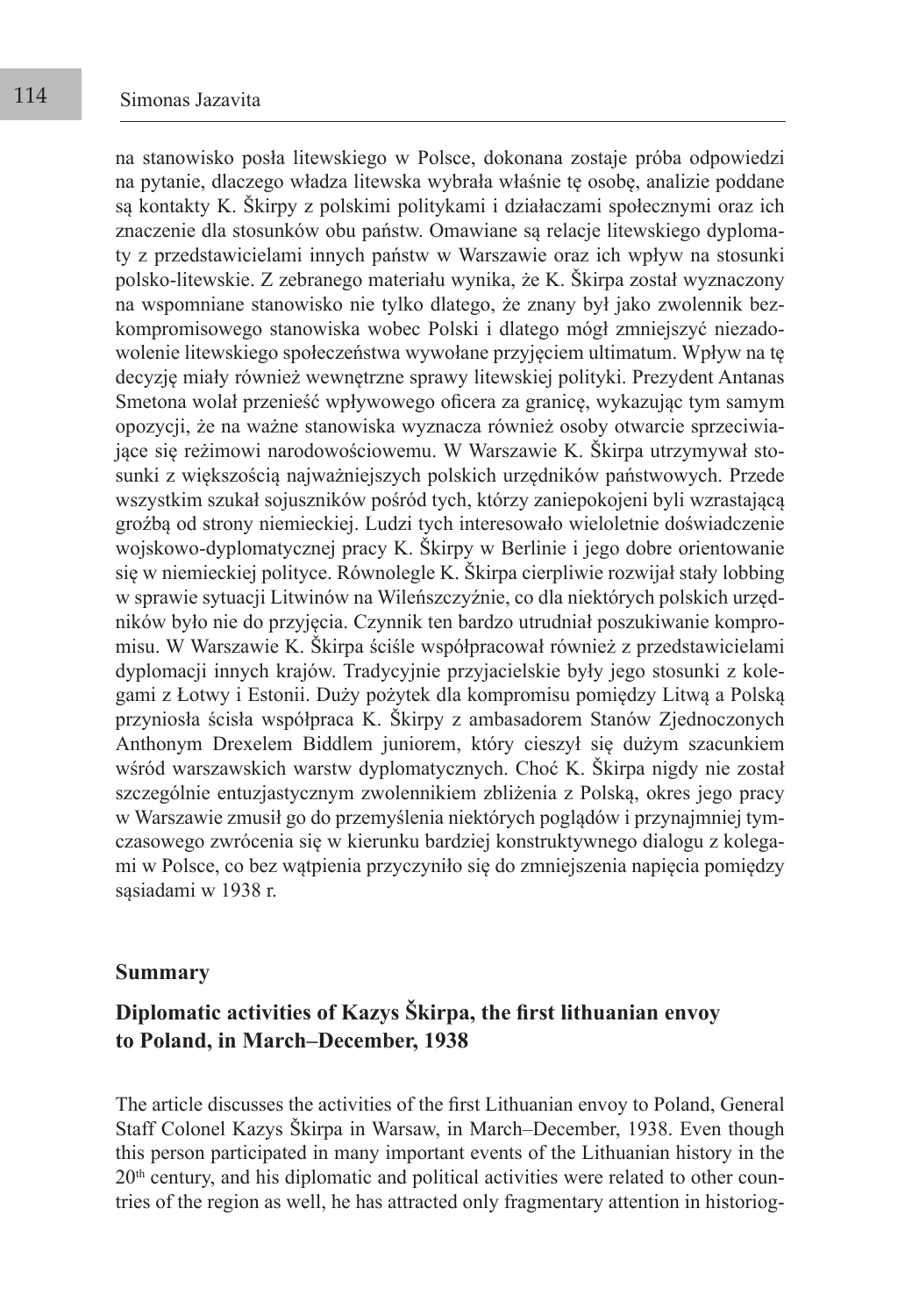raphy. Therefore, the aim of the present article is to investigate Škirpa's diplomatic activities in Warsaw in March-December, 1938. In order to fulfill the aim, the circumstances of appointing Škirpa as an envoy to Poland are discussed; the research also aims to answer the question why the Lithuanian government chose this personality; Škirpa's contacts with Polish politicians and public actors, the importance of these contacts in the development of bilateral relationship, as well as Škirpa's relationship with the diplomats of other countries in Warsaw and their influence on Lithuanian – Polish relationship are analysed. It becomes clear that Škirpa was appointed to this position not only because he was famous for his uncompromisable attitude towards Poland and, therefore, could decrease reproaches of Lithuanian society to the government about the ultimatum, but also because of internal political reasons. President Smetona wanted to see this influential politician outside the country as well as to prove to the opposition that the people who openly oppose the regime of the Nationalists are appointed to an important position. In Warsaw, Škirpa maintained relationship with many important Polish officials; first, he was looking for allies among those who were anxious about the threat from Germany. These people were interested in his long lasting experience in a military and diplomatic job, and his vast knowledge in German politics. Meanwhile, Škirpa was developing constant lobbying about the position of Lithuanians in Vilnius region, which seemed unacceptable to a part of Polish officials. This complicated the search for compromises. In Warsaw, Škirpa maintained close contacts with the diplomatic representatives of other countries as well. Traditionally, the relationship was friendly with the colleagues from Latvia and Estonia, however, Škirpa's cooperation with the USA ambassador Anthony Drexel Biddle Jr. was especially beneficial in the search for the compromise between Lithuania and Poland, as he was especially respected in the diplomatic circles in Warsaw. Even though Škirpa did not become an enthusiastic supporter of closer contacts with Poland, the job in Warsaw made him rethink some of his views and to choose the direction of a more constructive dialogue with colleagues in Poland at least temporarily, which undoubtedly contributed to decreasing tension between the neighbouring states in 1938.

## **Bibliography**

- Lietuvos centrinis valstybės archyvas (Lithuanian Central State Archive) **F. 648**, ap.1, b.23; **F. 668**, ap.1, b.603; **F. 671**, ap.1, b.15; **F. R-952**, ap.1, b.66.
- Lietuvos nacionalinės Martyno Mažvydo bibliotekos rankraščių skyrius (Manuscript Department of Martynas Mažvydas National Library of Lithuania) **F. 15**, b.344.
- *Baltijos valstybių vienybės idėja ir praktika 1918–1940 metais. Dokumentų rinkinys*, Vilnius 2008.
- Buchowski K., *Litvomanai ir polonizuotojai, Mitai, abipusės nuostatos ir stereotipai lenkų ir lietuvių santykiuose XX a. pirmoje pusėje*, Vilnius 2012.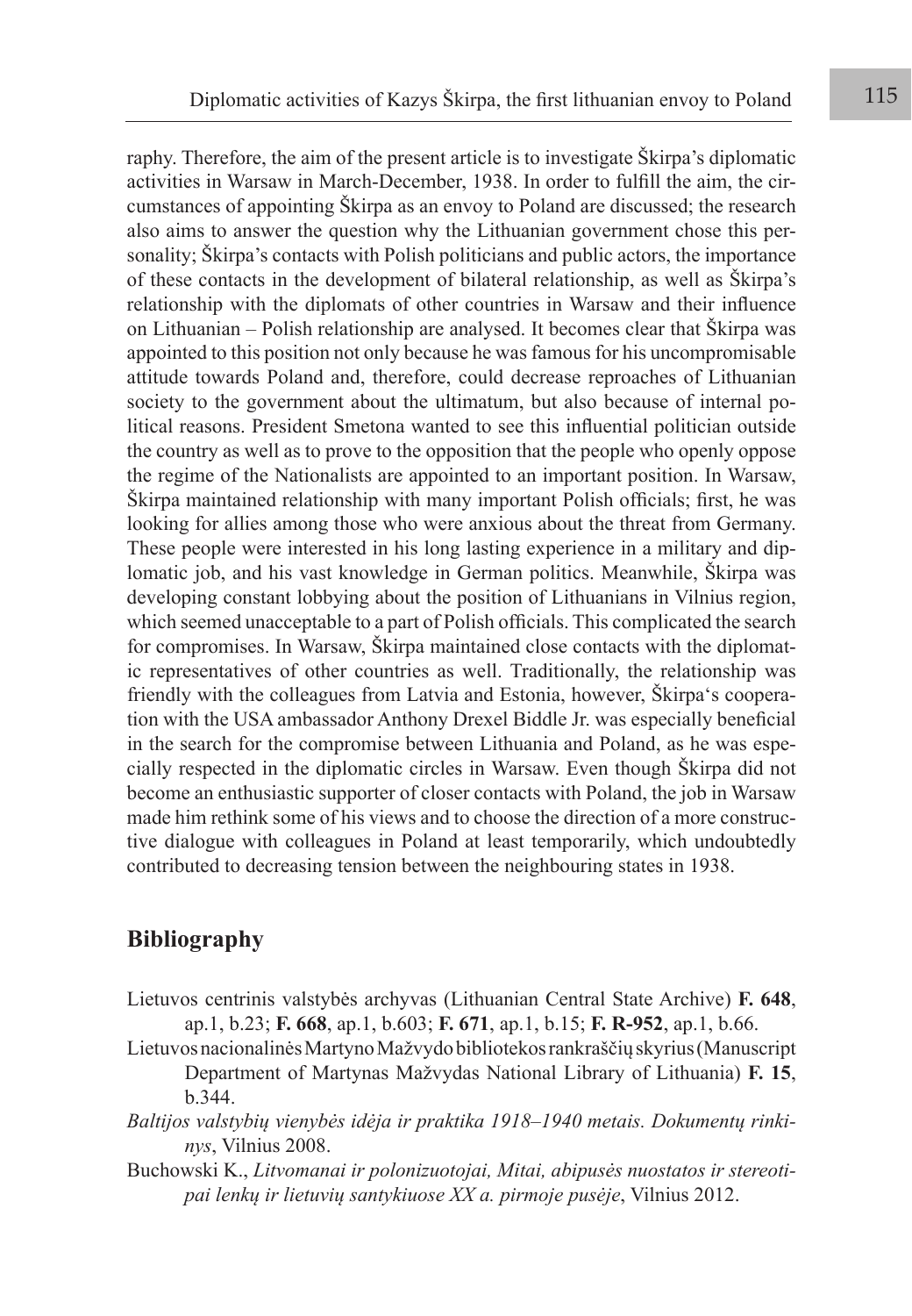Busch N.S., Ambassador Biddle, *Life*, 1943 10 04.

- *Dokumentai pasakoja. Lietuvos kariuomenės vyriausiojo štabo viršininko plk. K. Škirpos Lietuvos kariuomenės vystymo planas*, Karo archyvas, t. 21, Vilnius 2006; Karo archyvas, t. 22, Vilnius 2007.
- Eidintas A., *Ambasadorius. Tarnyba savo valstybei svetur*, Vilnius 2003.
- Eidintas A., *Antanas Smetona ir jo aplinka*, Vilnius 2012.
- *Faktai kaltina. Archyviniai dokumentai. VII rinkinys: ,,Geležinis vilkas*", Vilnius 1965.
- Gerutis A., *Pulk. K. Škirpa sukilimo inspiratorius*, "Europos lietuvis" 1981.06. 15–06.22, nr 24, 25.

Hunczak T., *Polish Colonial Ambitions in the Inter-War Period*, "Slavic Review", Vol. 26, No. 4, 1967.

- Jakobsons E., Latvijos užsienio reikalų ministro V. Muntero bandymas tarpininkauti Lenkijai ir Lietuvai sprendžiant 1938 m. kovo mėnesį plykstelėjusį konfliktą, *Lietuvos istorijos metraštis*, 2011, nr. 1, Vilnius, 2012.
- Janauskas G., *Jėga nėra teisė. 1938 metų ultimatumas ir Lietuvos visuomenė*, "Darbai ir dienos", t. 30, Kaunas 2002.

Kasparavičius A., Libera P., Įvadas, *Lietuvos ir Lenkijos diplomatiniai santykiai 1938–1940 metais*, Vilnius 2013.

- Kasparavičius A., *Lietuva 1938–1939: Neutraliteto iliuzijos*, Vilnius 2010.
- Kasparavičius A., Lietuvos kariuomenė Maskvos politinėse ir diplomatinėse spekuliacijose (1920–1936), *Lietuvos Nepriklausomybei – 80*, Vilnius 1999.

Laurinavičius Č., *The Lithuanian Reaction to The Loss of Klaipėda and the Combined Gift of Soviet ,,Security Assistance" and Vilnius*, [in:] *Northern European Overture to War, 1939–1941– From Memel to Barbarossa*, Leiden, 2013

- Lebedeva N., *SSRS ir Pabaltijys 1939–1941 m. (Lietuvos pavyzdys)*, Lietuva Antrajame pasauliniame kare, Vilnius 2007.
- Locaitis L., *Plk. K.Škirpos pasiūlymo Vokietijai ir Tarybų Sąjungai garantuoti Lietuvos nepriklausomybę bei paramą dėl Vilniaus klausimu*, Lietuvos istorijos studijos, t. 6,Vilnius 1998.
- Łossowski P., *Lithuania's Neutrality in the Polish German War of 1939*, "Acta Poloniae Historica", Vol. 42, 1980.
- Łossowski P., *Litwa a sprawie Polskie 1939–1940*, Warszawa 1985.
- *Lietuvos ir Lenkijos diplomatiniai santykiai 1938–1940 m*., Vilnius 2013.
- Mitkiewicz L., *Kauno atsiminimai 1938–1939*, Vilnius 2002
- Morley C., Foreword, *Poland and the Coming of the Second World War. The Diplomatic Papers of A.J. Drexel Biddle Jr., United States Ambassador in Poland 1937–1939*, Ohio State University Press, 1976.
- Petraitytė-Briedienė A., *Lietuvos diplomatinės tarnybos šefas Stasys Lozoraitis (1940–1983)*, Vilnius 2012.
- *Poland and the Coming of the Second World War. The Diplomatic Papers of A.J. Drexel Biddle Jr., United States Ambassador in Poland 1937–1939*, Ohio State University Press, 1976.